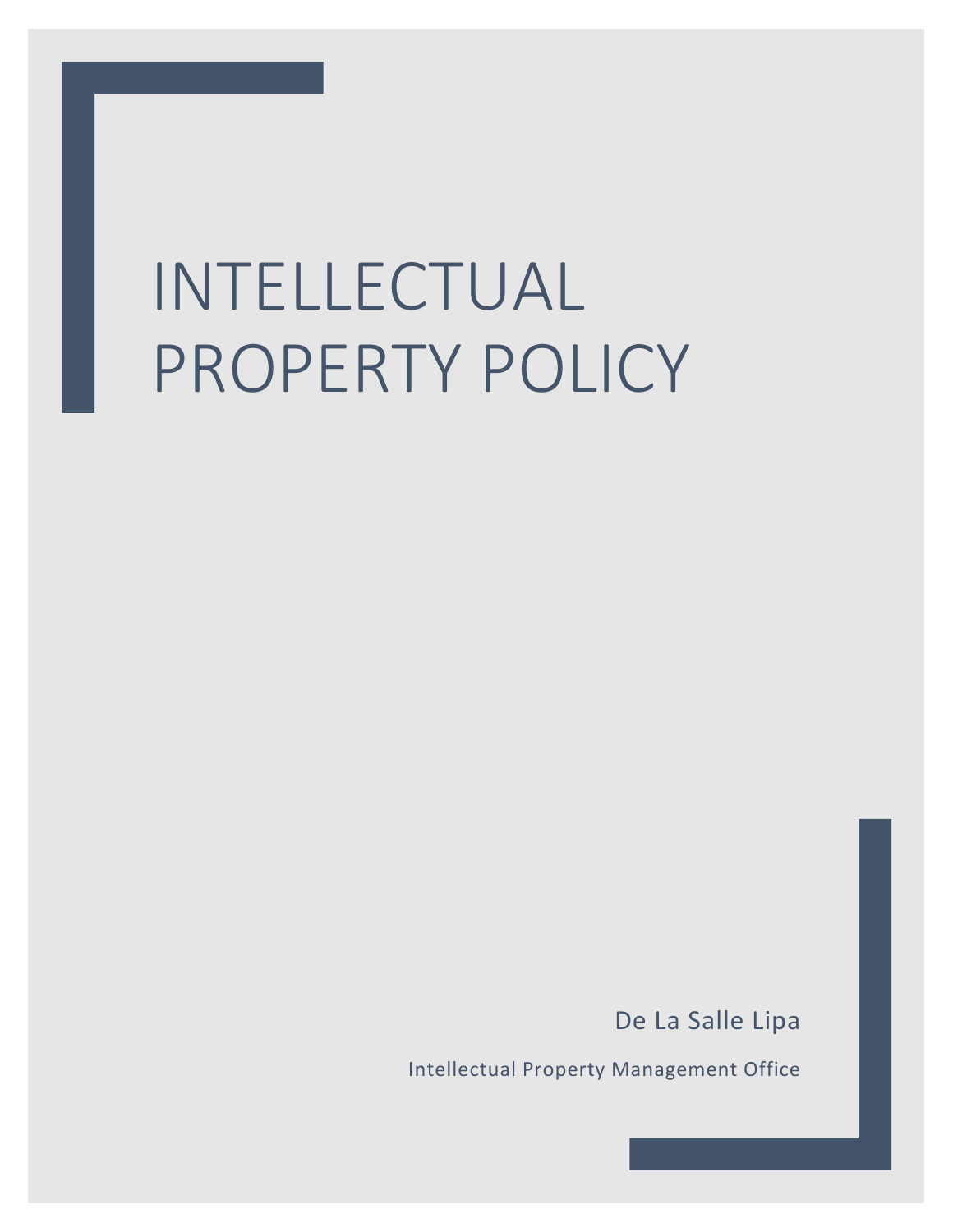# Table of Contents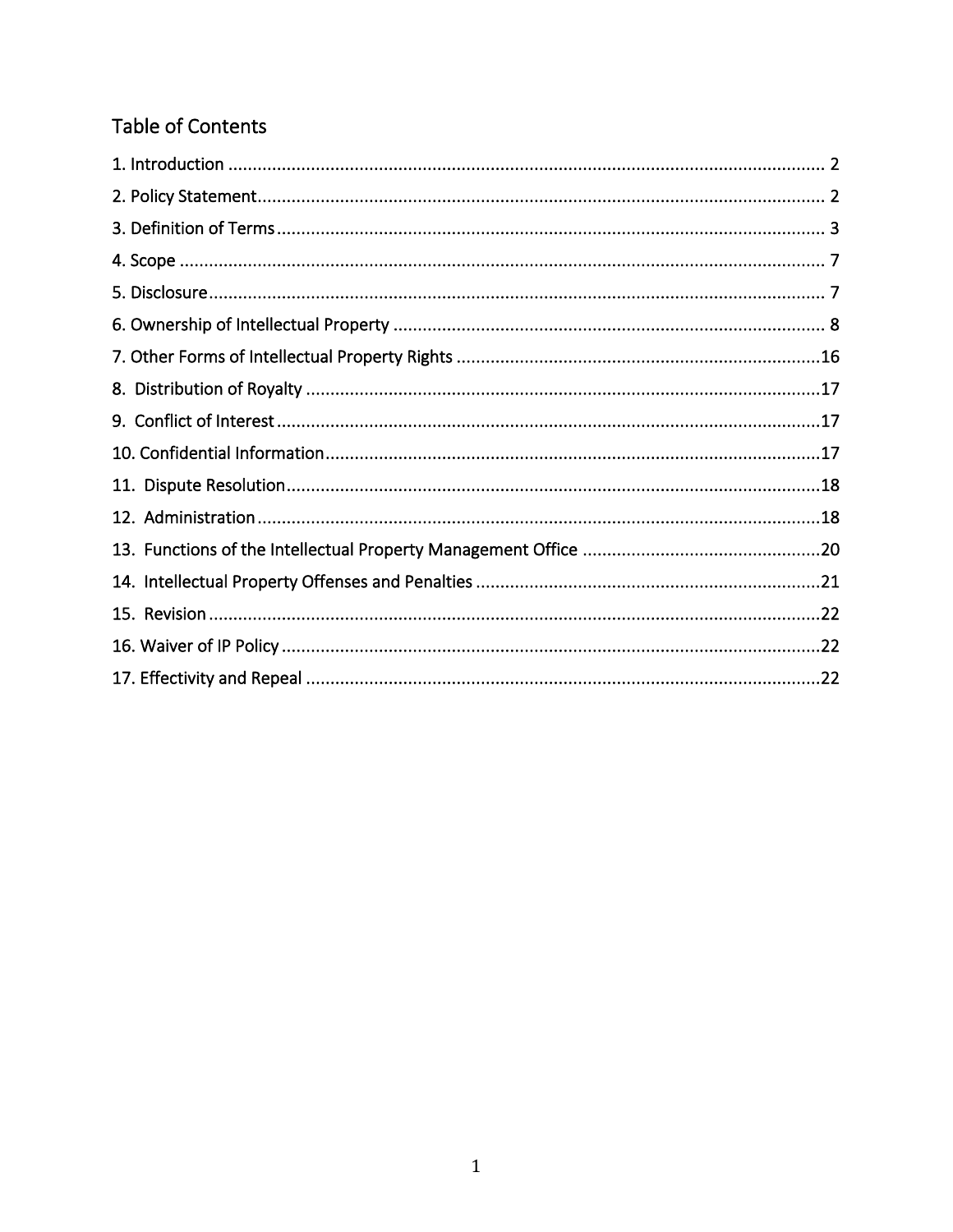## INTELLECTUAL PROPERTY POLICY De La Salle Lipa

## <span id="page-2-0"></span>1. INTRODUCTION

De La Salle Lipa (or DLSL) recognizes the growing importance of Intellectual Property (IP for brevity) in the generation of new knowledge, scholarship and learning through research and other scholarly works of Lasallian Partners and students, and its invaluable contribution towards providing not only economic rewards but also environmental and societal benefits as well.

It is in this context that DLSL is committed to foster a culture which advances an enabling and nurturing IP administration and management in the evolving IP ecosystem. This IP policy seeks to provide clarity about and guidance on DLSL's position in relation to the ownership, disposition, use, and commercial development of IP.

The intent of this IP policy is to set down a sturdy and sound framework which ensures that creativity and innovation would thrive not just in the formulation and development of theories and abstract thought but also in providing real world solutions to real world problems through responsible application and networked engagement in a manner that balances the interests of all stakeholders. Moreover, this IP policy is crafted in order:

- a. to promote an enabling environment that supports and encourages the creation and development of inventions and innovations;
- b. to encourage Lasallian Partners and students to consider the application of relevant knowledge in the exploration of possible opportunities for invention;
- c. to create partnerships for community-based research and sponsor-supported Intellectual Property, bridge the gap of academia and industry, and encourage mutually beneficial relationships with civil society and government; and,
- d. to provide a mind-to-market platform in the value creation of IP consistent with the tenets of education and scholarship, academic freedom, open and timely publications, and the mission of the institution.

# <span id="page-2-1"></span>2. POLICY STATEMENT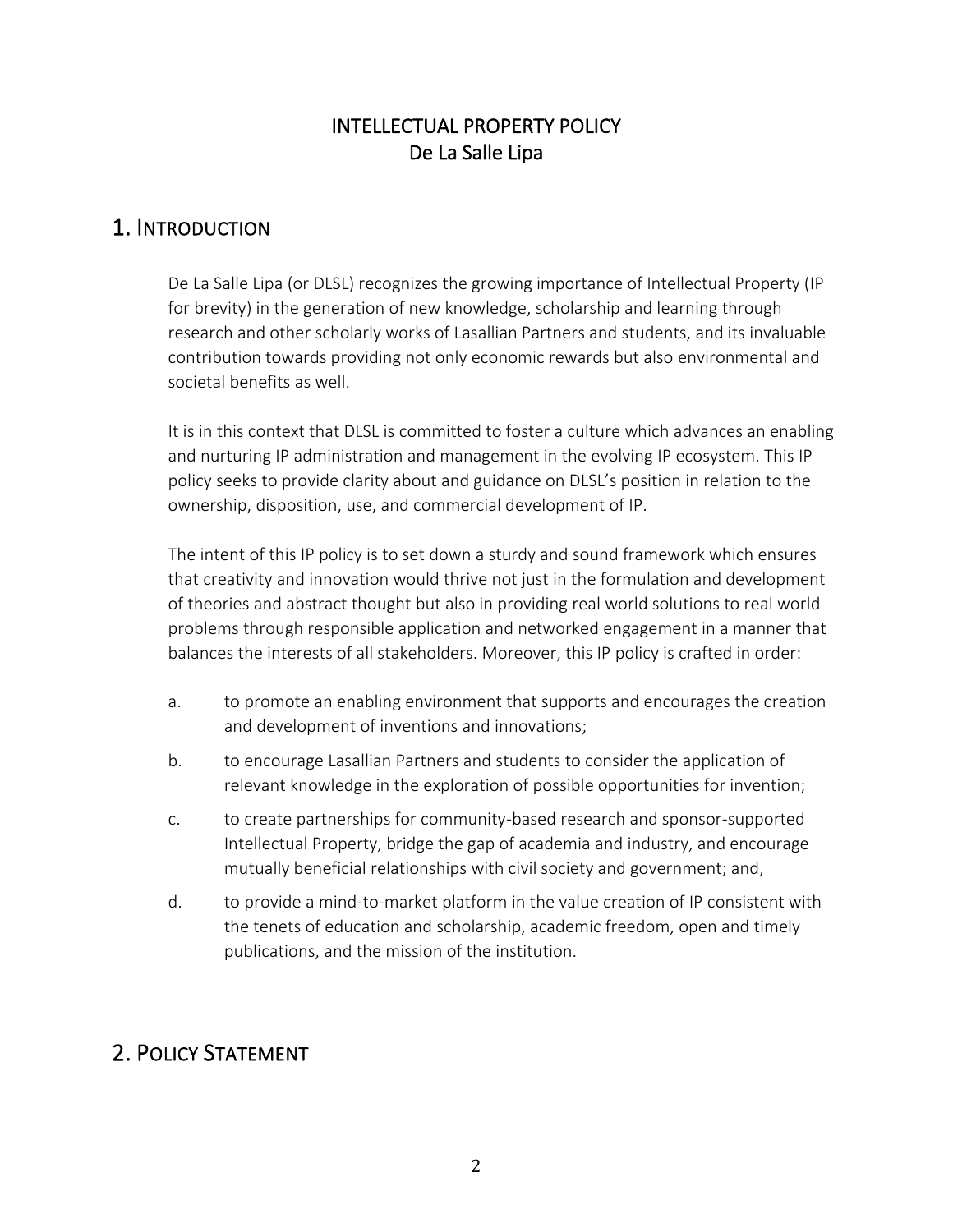DLSL is committed to provide an enabling and nurturing environment for IP generation, protection for, and utilization by Lasallian Partners and students' academic work and scholarship, research, and innovation endeavors. In the spirit of its mission to advance quality human and Christian education, DLSL will aid in the promotion of IP ownership and the realization of its full value.

DLSL owns all Intellectual Property arising from Institutional Work. In consideration of the creators' responsibilities with DLSL or by otherwise engaging in Institutional Work as described in this IP Policy, creators recognize that ownership resides in DLSL. This however is subject to modifications and exceptions on ownership as contained in this policy and in respect of rights of networked partners or sponsors.

DLSL owns or retains an interest as well in any portions, modifications, extensions, derivations, improvements, or translations of Intellectual Property as it would in the original work. DLSL and the creator of work may exercise their economic rights from the creation, invention or innovation, and share in the royalties as described in this policy.

# <span id="page-3-0"></span>3. DEFINITION OF TERMS

- 3.1 Assignment. A transfer of ownership by the creator of all or part of his / her right, title and interest in the Intellectual Property.
- 3.2 Author. The natural person or persons who created the work in a media under the Copyright Law.
- 3.3 Commercialization. Any form of utilization of IP intended to generate a marketable product or service, commercial returns, or similar monetary benefits as well as nonmonetary or non-revenue generating output that has societal benefits and impact. Commercialization includes assignment, licensing, spin-off, etc., as well as nonprofit use or donation.
- 3.4 Confidential Information. Any information in any form including but not limited to orally transmitted information or electronically stored information or written information of a confidential nature or relating to any Intellectual Property Rights which is owned or controlled or may in the future be owned or controlled by DLSL, disclosure of which may in any way endanger or invalidate the ability of DLSL to properly protect or utilize such. $1$
- 3.5 Copyright. A form of protection or set of exclusive rights for published and unpublished works provided to authors of original and derivative work of authorship fixed in a medium of expression as enumerated and contained in

<sup>1</sup> Adapted from The University Policy on Intellectual Property, Confidential Information and Commercialization. Heriot Watt University. Retrieved from htpps://www.hw.ac.uk/documents/HW-IP-Policy.pdf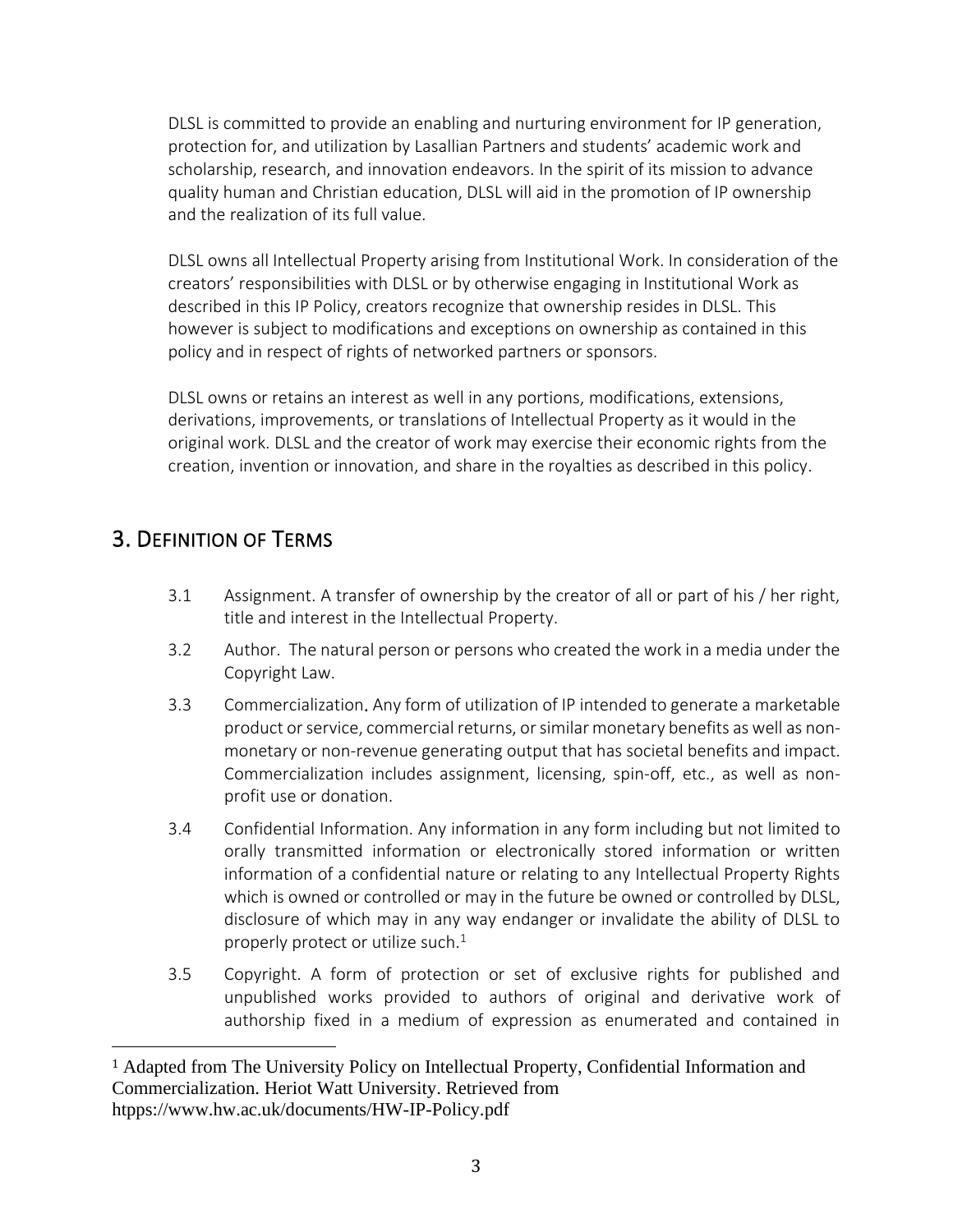section 177 of Intellectual Property Code of the Philippines (RA 8293). Exceptions to copyright allows a user other than the author or creator of the copyrightprotected work to exercise a right without authorization or royalty payment under certain conditions.

- 3.6 Copyrightable work. All original and derivative intellectual creations in the literary and artistic domain as defined in sections 172 and 173 of Intellectual Property Code of the Philippines (RA 8293) including course materials for e-learning and Borderfree Education, regardless of format in which it was created or produced.
- 3.7 Creator. Any Lasallian Partner, students (student), consultants (consultant) or external contractor who contributes to the creation, development or invention of any Intellectual Property whether or not in conjunction with other persons.<sup>2</sup>
- 3.8 Courseware. Technology-based materials designed for educational and training purposes used for delivery of individual course content and communications created by Lasallian Partners in the course of their employment with DLSL. Those works<sup>3</sup> shall include but not limited to:
	- a. materials developed as a learning module and utilizing DLSL resources, including lecture notes, study guides, resource materials, course outlines, unit profiles, illustrations and designs included therein;
	- b. computer programs or software designed and provided for the teaching of a course of study;
	- c. literary, dramatic, musical or artistic works incorporated as part of a learning module;
	- d. audio, video or other materials produced for and provided as part of a learning module; and,
	- e. such other forms of material (including web pages) as provided to students or developed by Lasallian Partner in the course of delivering a course or program of study.
- 3.9 Disclosure. The act of reporting a creation of Intellectual Property as required under this policy.
- 3.10 Industrial Designs is any composition of line or color or any three-dimensional form, whether or not associated with lines or colors; provided that such composition or form gives special appearance to and can serve as a pattern for an industrial product or handicraft.<sup>4</sup>

<sup>2</sup> As defined in ANU Intellectual Property Policy. Retrieved from

https://policies.anu.edu.au/ppl/document/ANUP\_003603.

<sup>3</sup> Intellectual Property and Moral Rights Policy. University of Australia. (2016). Retrieved from https://www.cqu.edu.au/policy/view-all-policies.

<sup>4</sup> As defined in Sec.112 RA 8293 as amended. Retrieved from

https://www.ipophil.gov.ph/intellectual-property-code-implementing-rules-and-regulations/.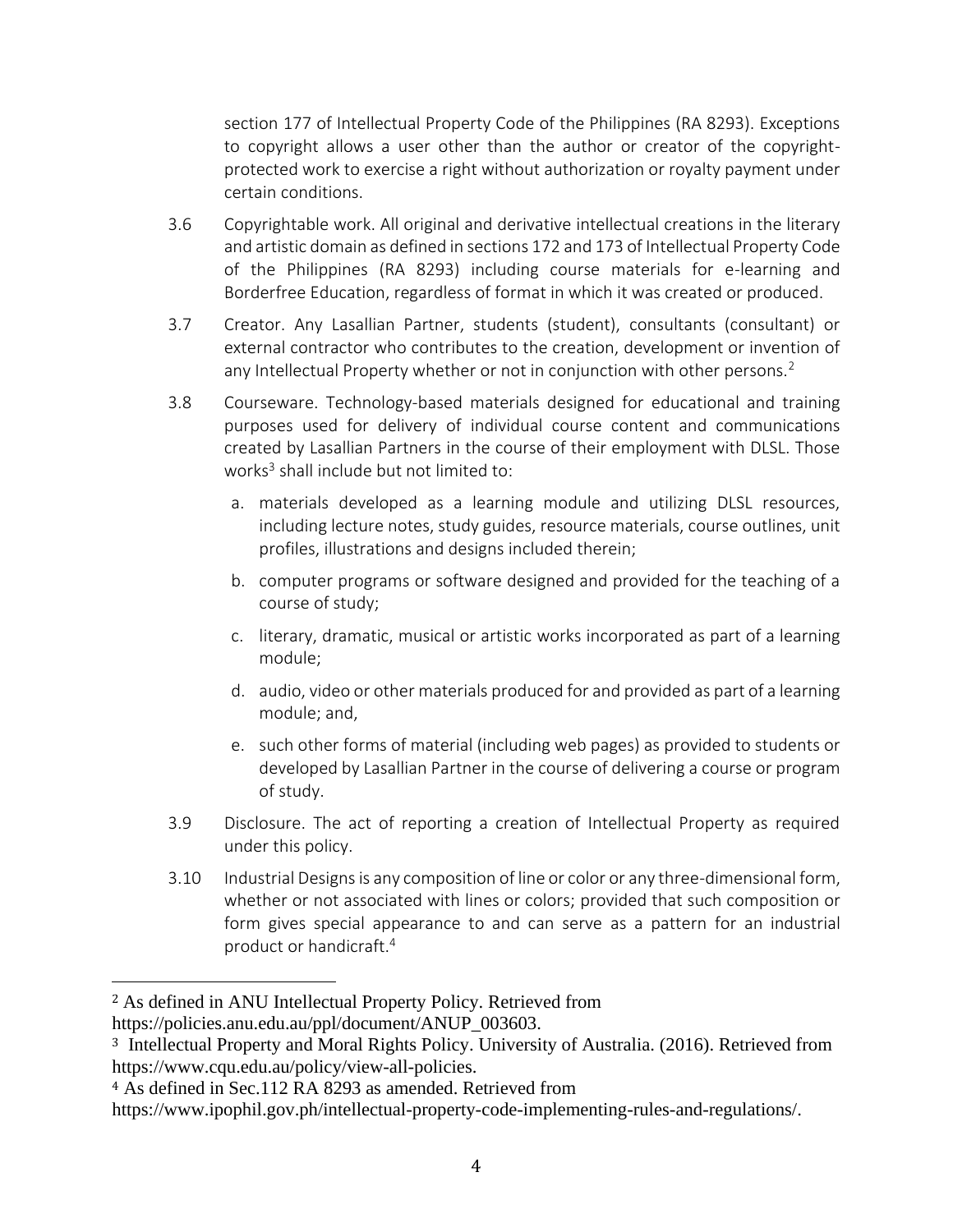- 3.11 Intellectual Property. Creations of the mind may take the form of copyrights, patents, and trademarks and similar or other forms of creation that are vested with rights and privileges as well as duties and responsibilities under the law, jurisprudence, and contracts.
- 3.12 Institutional Work/ DLSL-Owned IP. Any research or development activity that is undertaken in connection with an externally-funded project or sponsor-supported project, or which is conducted with substantial use of DLSL facilities or resources, or work commissioned by DLSL, or made use of a DLSL grant or the DLSL name, and including anonymous work done using the DLSL name.
- 3.13 Lasallian Partner. Academic Teaching Faculty, Academic Services Faculty, and Academic Services Personnel whether part-time, full-time, or contractual employee of DLSL. Consultants and external contractors are also referred as Lasallian Partners in this IP Policy.
- 3.14 License. A right to exercise the rights over an invention without which the exercise will constitute an infringement. It also refers to the instrument that grants those rights.
- 3.15 Mark. Any visible sign, whether stamped or marked or however similarly indicated, capable of distinguishing the goods (trademark) or services (service mark) of an enterprise. <sup>5</sup> A trademark includes any word, name, symbol, device, or combination that is used in commerce to identify and distinguish the goods of one manufacturer or seller from those manufactured or sold by others, and also to indicate the source of the goods. A service mark is any word, name, symbol, device, or combination that is used, or intended to be used, in commerce to identify and distinguish the services of one provider from those of others.<sup>6</sup>
- 3.16 Patent. A patent is an exclusive right that allows the inventor to exclude others from making, using, or selling the product of his invention.<sup>7</sup>
- 3.17 Patentable Invention. Any technical solution of a problem in any field of human activity which is new, involves inventive steps and is industrially applicable. <sup>8</sup>
- 3.18 Publication. A public disclosure of Intellectual Property, which may be verbal or printed. Public disclosures include communication by email; posting on a web blog; disclosure in a news report, press release or interview; publication in a journal, abstract, poster, or report; presentation at a conference; examination of a thesis;

<sup>5</sup> As defined in Sec. 121.1 RA 8293 as amended. Retrieved from

https://www.ipophil.gov.ph/intellectual-property-code-implementing-rules-and-regulations/.

<sup>6</sup> Adapted from IP OPHL Glossary of Key Terms related to Intellectual Property. Retrieved from https://www.ipophl.gov.ph/glossary-of-key-terms-related-to-intellectual-property//

<sup>7</sup> As defined in IPOPHL services on Patent Benefits section. Retrieved from

https://www.ipophl.gov.ph/service/patent/

<sup>8</sup> As defined in Sec. 21, RA 8293 as amended. Retrieved from

https://www.ipophil.gov.ph/intellectual-property-code-implementing-rules-and-regulations/.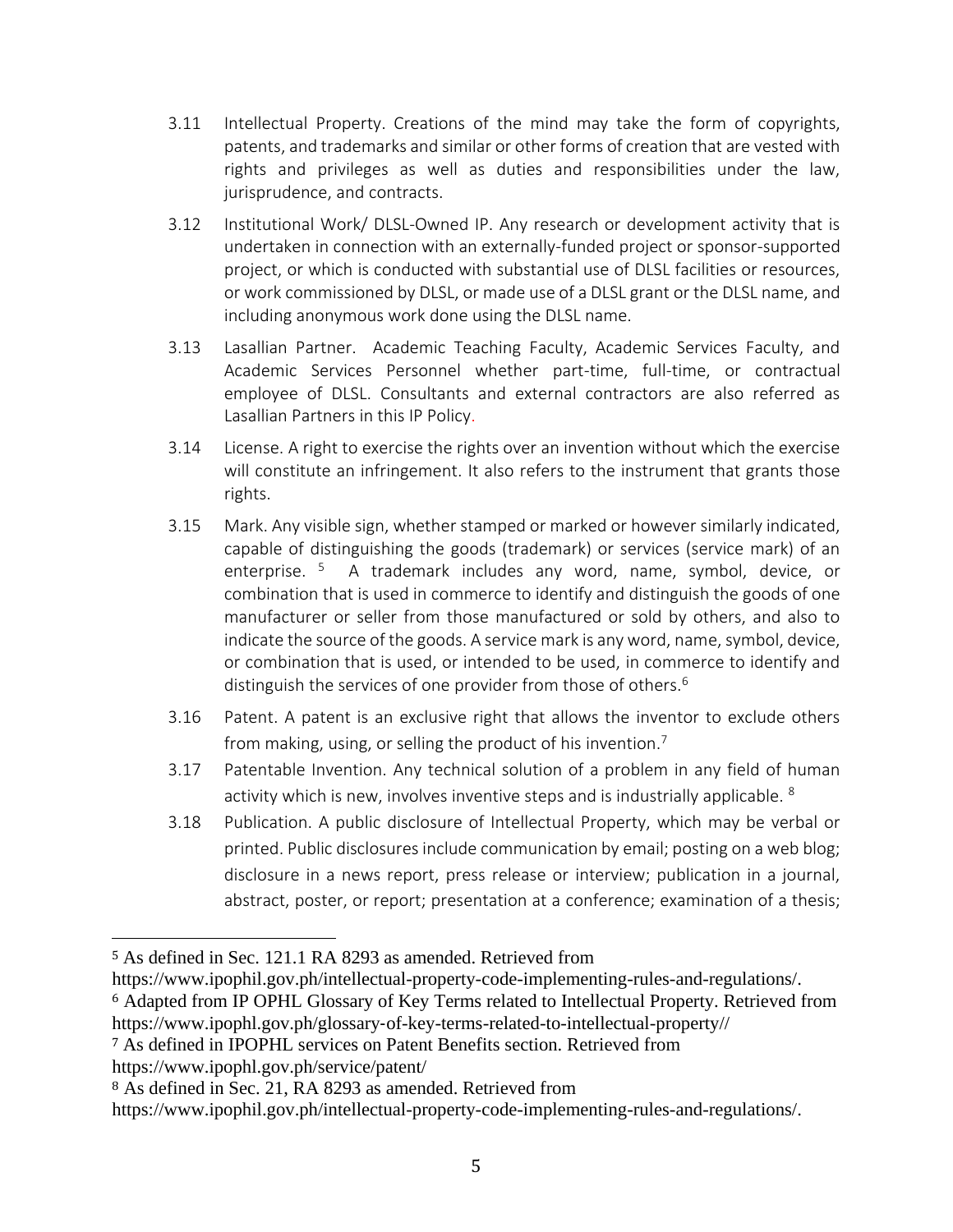demonstration of an Invention at a trade show; or the industrial application of an Invention. <sup>9</sup>

- 3.19 Public Domain. The Public Domain has been defined in the field of copyright and related rights as the scope of those works and objects of related rights that can be used and exploited by everyone without authorization, and without the obligation to pay remuneration to the owners of copyright and related rights concerned – as a rule because of the expiry of their term of protection, or due to the absence of an international treaty ensuring protection for them in the given country.<sup>10</sup> The Public Domain in relation to patent law consists of knowledge, ideas and innovations over which no person or organization has any proprietary rights. Knowledge, ideas and innovations are in the Public Domain if there are no legal restrictions of use (varying in different legislations and forming, therefore, different public domains), after expiration of patents, in consequence of nonrenewal, after revocation and after invalidation of patents $^{11}$
- 3.20 Regular Duties. "Any activity or work undertaken by a Lasallian Partner within the scope of one's employment, as enumerated in the job description or employee/faculty manual or the regular duties assigned by a superior as part of one's regular load. Works submitted to DLSL as a requirement for continued employment or promotion shall be considered as work done according to the Lasallian Partner's regularly assigned duties. In cases of copyright, the ownership of works submitted by a Lasallian Partner as a requirement of incentive pay under the employee manual shall not be considered work done according to the regularly assigned duties of the Lasallian Partner and shall, therefore, be owned by the author."<sup>12</sup>
- 3.21 Royalty. The payment made to an owner or licensor of a particular asset/right for the use of such asset/right.
- 3.22 Sponsor-Supported Intellectual Property. Intellectual Property created under a grant or sponsored research agreement with an external agency or entity.

<sup>9</sup> Adapted from Public Disclosure and Patent Bars, KU Center for Technology

Commercialization. Retrieved from http://ctc.ku.edu/faculty/protect-your-ideas/protectingintellectual/public-disclosure.

<sup>10</sup> Adapted from 5 Things not Covered by Copyright. Retrieved from

https://creativecommons.org/2017/01/16/public-domain-5-things-not-covered-copyright <sup>11</sup> Adapted from The Public domain in Intellectual Property: Beyond the metaphor of a domain. January 2009. Refer to http:/www.crid.be/pdf/public/7229.pdf

<sup>12</sup>Policies on Intellectual Property. The DLSU Intellectual Property (IP) Policies and Its Implementing Rules and Regulations (IRR). (2011)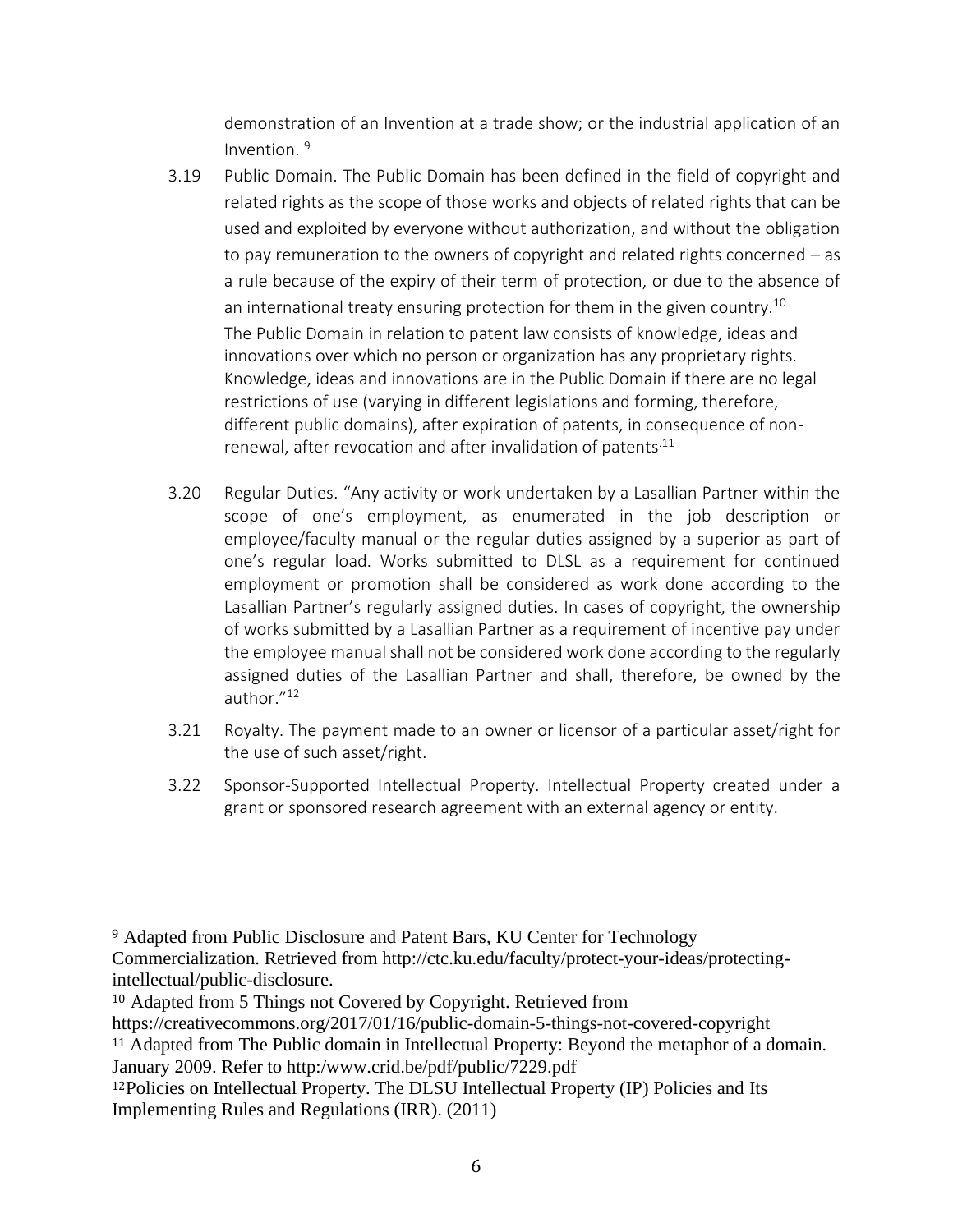- 3.23 Student Work. Work produced by an enrolled student at DLSL, without the use of DLSL funds and not a work for hire, commissioned work, or work produced under the terms of a contract.
- 3.24 Substantial Use. The utilization of DLSL facilities, equipment, personnel, or other resources beyond that which is normally provided to carry out one's assigned duties. Normal use of assigned office space, office equipment, library resources, or administrative staff would not be considered "substantial use."
- 3.25 Technology Transfer. The evaluation, protection, marketing and licensing of Intellectual Property to spin-offs, start-ups and existing companies.
- 3.26 Works. Any kind of Intellectual Property.

# <span id="page-7-0"></span>4. SCOPE

This IP Policy covers all kinds of intellectual properties under the Intellectual Code of the Philippines (RA 8293) as amended and related laws.

- 4.1 This policy applies to Lasallian Partners, students, consultants, and external contractors, who create or develop Intellectual Property resulting from or connected with their duties or employment, or engagement with DLSL;
- 4.2 Work commissioned by DLSL which is part of a larger institutional work and related to activities on external sponsorship grants or contracts are also governed by this IP Policy.
- 4.3 Third-party projects but not limited to teaching materials; artistic products; research materials, including data; commercialization materials; and inventions, trademarks, and or design products.
- 4.4 This policy does not apply to Intellectual Property created by an individual prior to being employed by DLSL. In instances that such work is subject to pre-existing rights in copyright works which are incorporated in the courseware, DLSL will obtain a license to use any such work.

# <span id="page-7-1"></span>5. DISCLOSURE

All individuals subject to the IP Policy have a duty to communicate in writing and in a timely manner, all creations of IP in which DLSL has or may have an ownership interest. Creators must disclose in full detail information to the Intellectual Property Management Office (IPMO) all intellectual creations by accomplishing the Creation Disclosure Form within 30 days prior to submission of work for publication, distribution to the public or attempt to license, distribute, or manufacture commercially.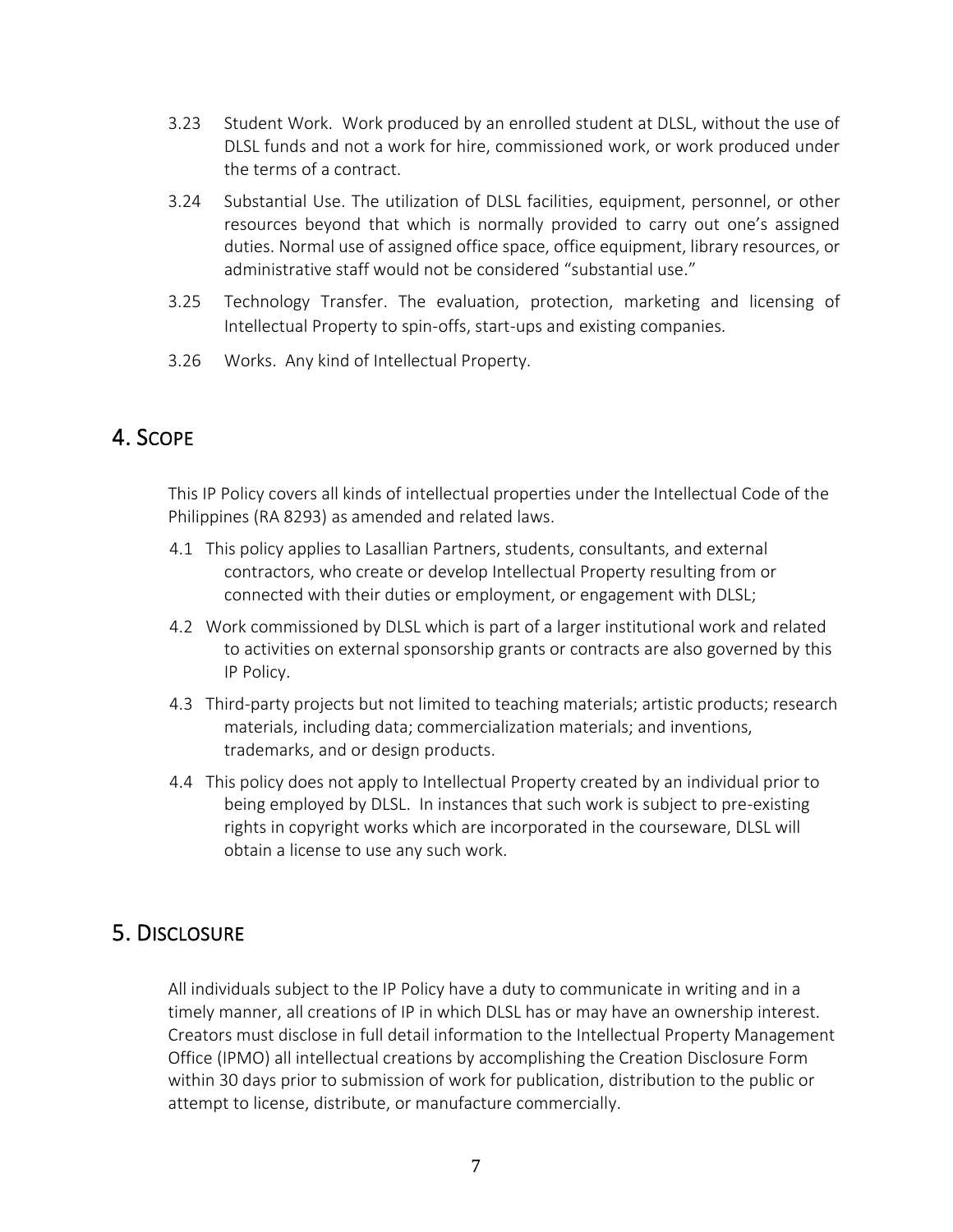## <span id="page-8-0"></span>6. OWNERSHIP OF INTELLECTUAL PROPERTY

The ownership of Intellectual Property depends on the creator's responsibilities to DLSL and extent of his/her use of DLSL facilities and resources. In some cases, the terms of the Sponsored-Supported Agreement may impact on ownership.

#### 6.1 Copyright Ownership

The IP rights of literary and artistic works, which are original intellectual creations in the literary creations and artistic domain, and derivative works will be treated based on the following:

#### 6.1.1 Owned by Author/Creator

- 6.1.1.1 Rights to copyright shall belong to the author of the work in the case of original literary and derivative such as textbooks, academic publications, journal articles, papers, presentations, and monographs, but does not include courseware, unless such works falls under the instances of modifications of ownership;
- 6.1.1.2 Rights to copyright shall belong to the author of other original literary and derivative dramatic, musical or artistic works, sound recordings, films, broadcasts, and typographical arrangements, multimedia works, photographs and sculptures, drawings, and architectural designs, unless such works are created under a grant or sponsored program that specifies ownership rights in some entity other than the creator, unless such works falls under the instances of modifications of ownership;
- 6.1.1.3 Rights to copyright shall belong to the author of the work if the creation of the object is not a part of his/her regular duties even when he/she uses facilities and resources of DLSL.; and,
- 6.1.1.4 Rights to copyright shall belong to the author of the work not funded or in any way substantially supported by DLSL facilities and resources.

#### 6.1.2 Owned by DLSL

Creators shall disclose the existence and assign copyright over Institutional Works in accordance with this policy and contractual stipulations as well as the implementing rules and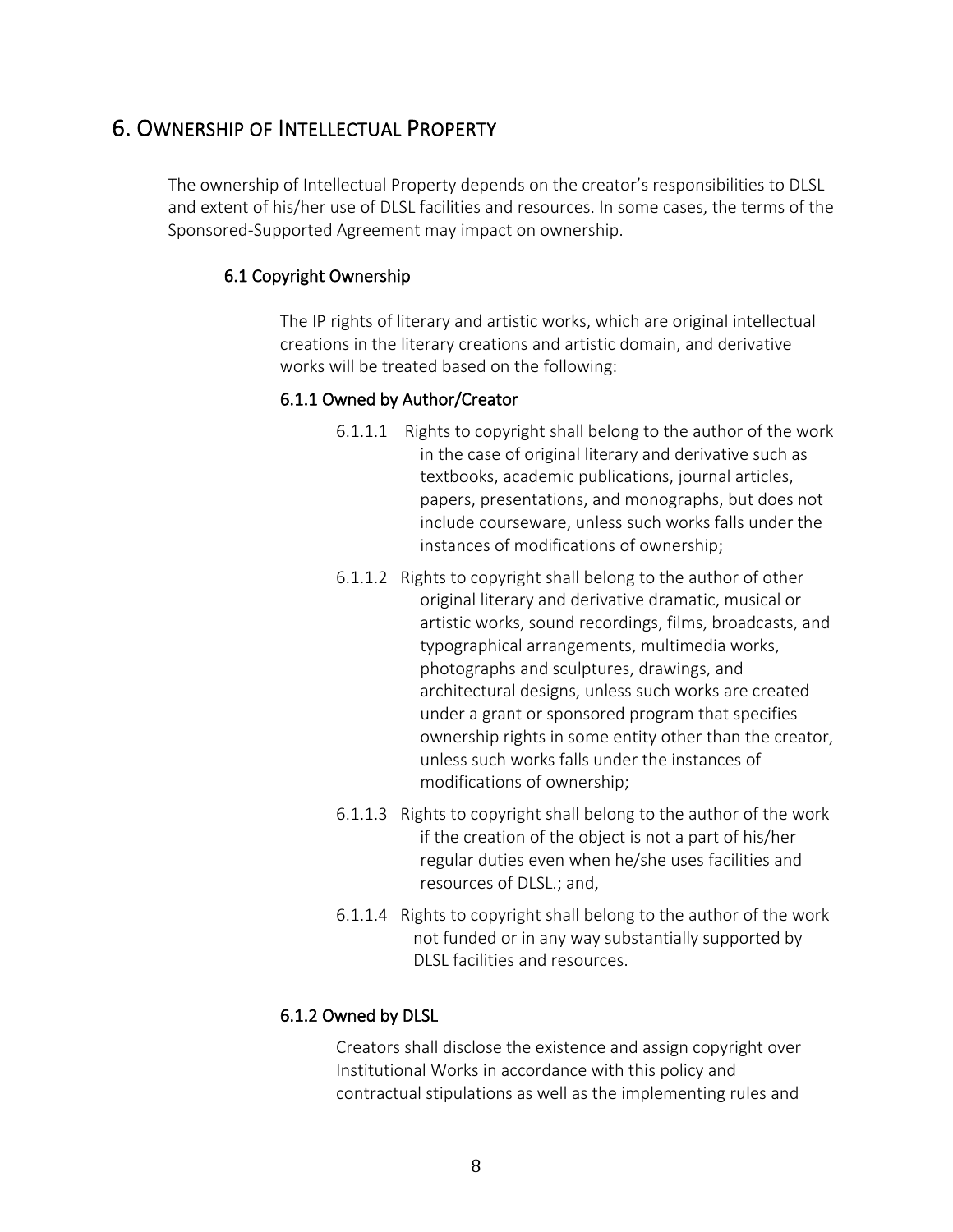regulations of the Philippine Technology Transfer Act of 2009. Creators agree to cooperate in the execution of any documents required by DLSL to record and perfect the assignment of such rights to DLSL.

- 6.1.2.1 Rights to Copyright shall belong to DLSL on any or all of the following circumstances:
	- a. work in the course of regular assigned duties;
	- b. work for hire/commissioned work;
	- c. work provided with specific fund allocation by DLSL;
	- d. work done using substantial DLSL facilities and resources;
	- e. sponsored-supported works that use the name of the institution unless covered by a distinct agreement on authorship;
	- f. work produced by consultants or independent contractors engaged by DLSL in the delivery of specific performance outcomes, unless specified otherwise in a written agreement between the parties; and,
	- g. works whose ownership cannot be determined.
- 6.1.2.2 DLSL owns the copyright in the courseware created by Lasallian Partners whether in electronic, written or any other form of media created for use in, or in connection with a course or subject offered by DLSL or by an affiliated provider unless there is an agreement to the contrary.
- 6.1.2.3 Rights to Copyright shall belong to DLSL if the ownership of the copyright was assigned by the author to DLSL.

#### 6.1.3 Joint Ownership

If the work is the result of collaborative efforts between DLSL, an outside entity and the creator/s, the copyright shall be dependent on the agreement.

#### 6.1.4 Authorship in Cases of Contributed Efforts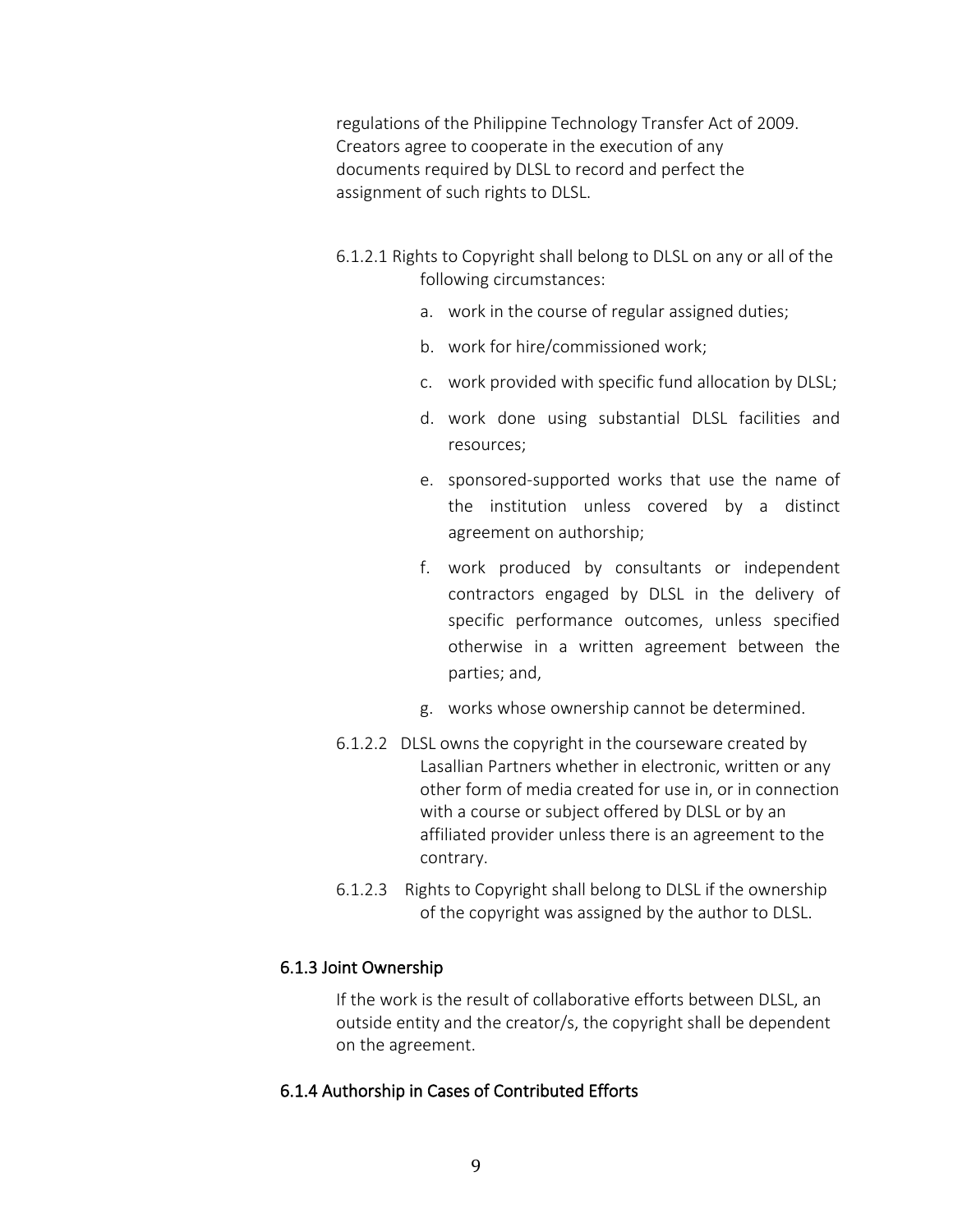If the work is the result of the contribution of efforts coming from different persons, authorship, whether sole or collaborative, shall be determined based on:

- 6.1.4.1 contractual stipulations;
- 6.1.4.2 application of the rules for joint, primary and sole authorship as determined by a publication for which the work was intended; and,
- 6.1.4.3 alternative modes of dispute processing.

#### 6.1.5 Student Works

In general, the student owns the copyright of works created in the course of study at the Institution such as class project, thesis, approved student competition, and non-curricular activity using normal DLSL facilities and resources such as those generally available to all other students as part of enrollment with the Institution, except as follows:

- 6.1.5.1 work provided with specific fund allocation by DLSL;
- 6.1.5.2 work done using substantial DLSL facilities and resources;
- 6.1.5.3 work commissioned by DLSL that is arising from participation by the student in institutional project and the student is required to enter into an agreement with the DLSL;
- 6.1.5.4 work in collaboration with a Lasallian Partner covered by a co-authorship agreement; and,
- 6.1.5.5 work arising from sponsored-supported works unless covered by a distinct agreement on ownership.

The student shall grant a royalty-free license to DLSL to use works of the copyrighted works, for educational or research purposes or non-commercial purposes.

#### 6.2 Patent Ownership

The IP rights of inventions will be treated based on the following:

#### 6.2.1 Owned by Inventor

Rights to patent and/or other rights to the invention shall belong to the inventor except as otherwise provided in section 6.2.2 of the IP policy.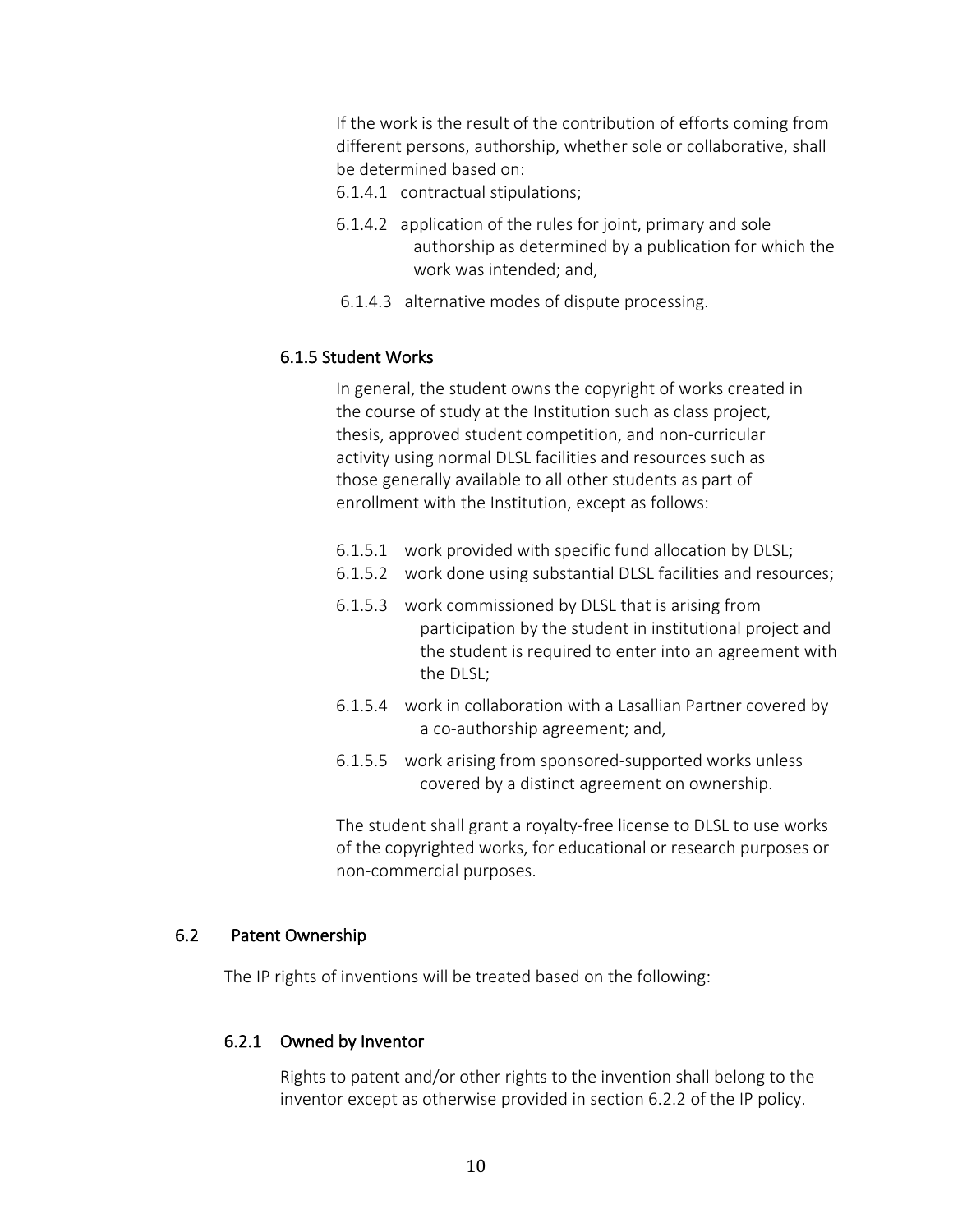#### 6.2.2 Owned by DLSL

- 6.2.2.1 Except as otherwise provided in this IP Policy or in a separate agreement, DLSL owns the Intellectual Property originated by Lasallian Partners:
	- **a.** work in the course of regular assigned duties;
	- b. work for hire/commissioned work;
	- c. work provided with specific fund allocation by DLSL;
	- d. work done using substantial DLSL facilities and resources;
	- e. sponsored-supported works unless covered by a distinct agreement on authorship; and,
	- f. work produced by consultants or independent contractors engaged by DLSL in the delivery of specific performance outcomes, unless specified otherwise in a written agreement between the parties.

Inventors shall disclose the existence of and assign patent rights and other related rights pertaining to the inventions to DLSL in accordance with contractual stipulations, the implementing rules and regulations of the Philippine Technology Transfer Act of 2009. Inventors agree to cooperate in the execution of any documents required by DLSL to record and perfect the assignment of such rights to  $DI$  SL.

- 6.2.2.2 Rights to patents and/or other related rights to invention shall belong to DLSL if the ownership of the invention was assigned by the inventor to DLSL.
- 6.2.2.3 DLSL may, at any time and in its sole discretion, elect not to pursue a patent or other legal protection or commercialization activities. Under the authority of the President, the IPMO may either:
	- a. release the ownership rights to the creators/inventors or research sponsor where applicable; or
	- b. define ownership rights of DLSL subject to any restrictions imposed by grant, sponsor or other requirements.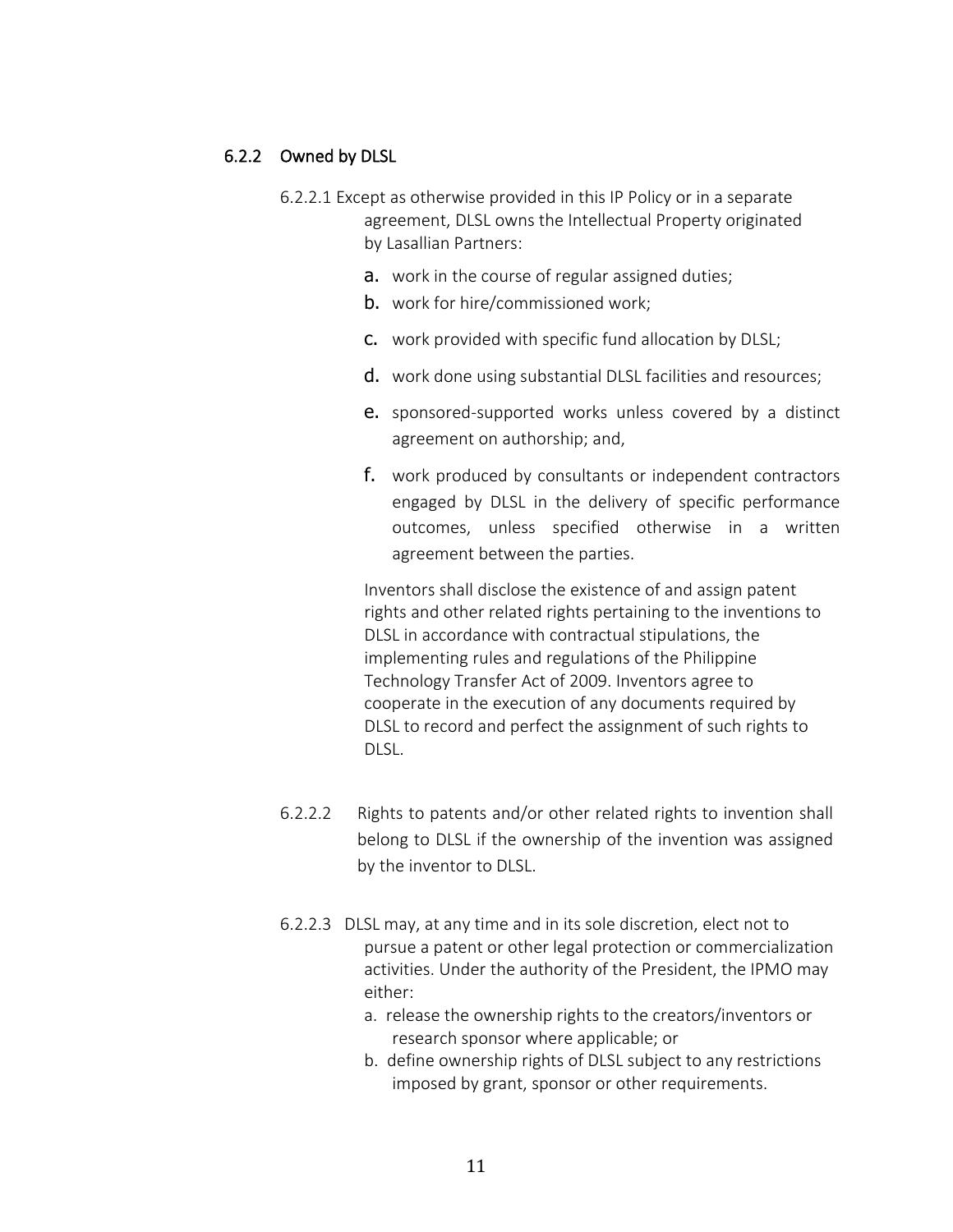#### 6.2.2 Student Works

In general, the student owns Intellectual Property right of inventions created in the course of study at the Institution such as class project, thesis, approved student competition, and non-curricular activity using normal DLSL facilities and resources such as those generally available to all other students as part of enrollment with the Institution, unless it falls under the following instances:

- 6.2.2.1 work for hire /commissioned work;
- 6.2.2.2 work provided with specific fund allocation by DLSL;
- 6.2.2.3 work done using substantial DLSL facilities and resources;
- 6.2.2.4 work commissioned by DLSL that is arising from participation by the student in institutional project and the student is required to enter into an agreement with the DLSL; and
- 6.2.2.5 sponsored-supported works unless covered by a distinct agreement on ownership.

The student shall grant a royalty-free license to DLSL to access and use the invention, and to exploit further for academic or research purposes, or non-commercial purposes.

#### 6.2.3 Patent Registration

Creators of patentable works may coordinate with IPMO of DLSL on matters relating to IP registration.

#### 6.2.4 Assignment of Ownership Rights

DLSL at its own discretion may assign, license, or otherwise transfer DLSLowned Intellectual Property rights to a third party. The assignment may be subject to any of the following terms and conditions:

- 6.2.5.1 that DLSL be compensated for any expenditure it may have incurred in connection with the protection and/or Commercialization of such IP; and
- 6.2.5.2 that DLSL be granted a non-exclusive, royalty-free license to use the IP for research and educational purposes.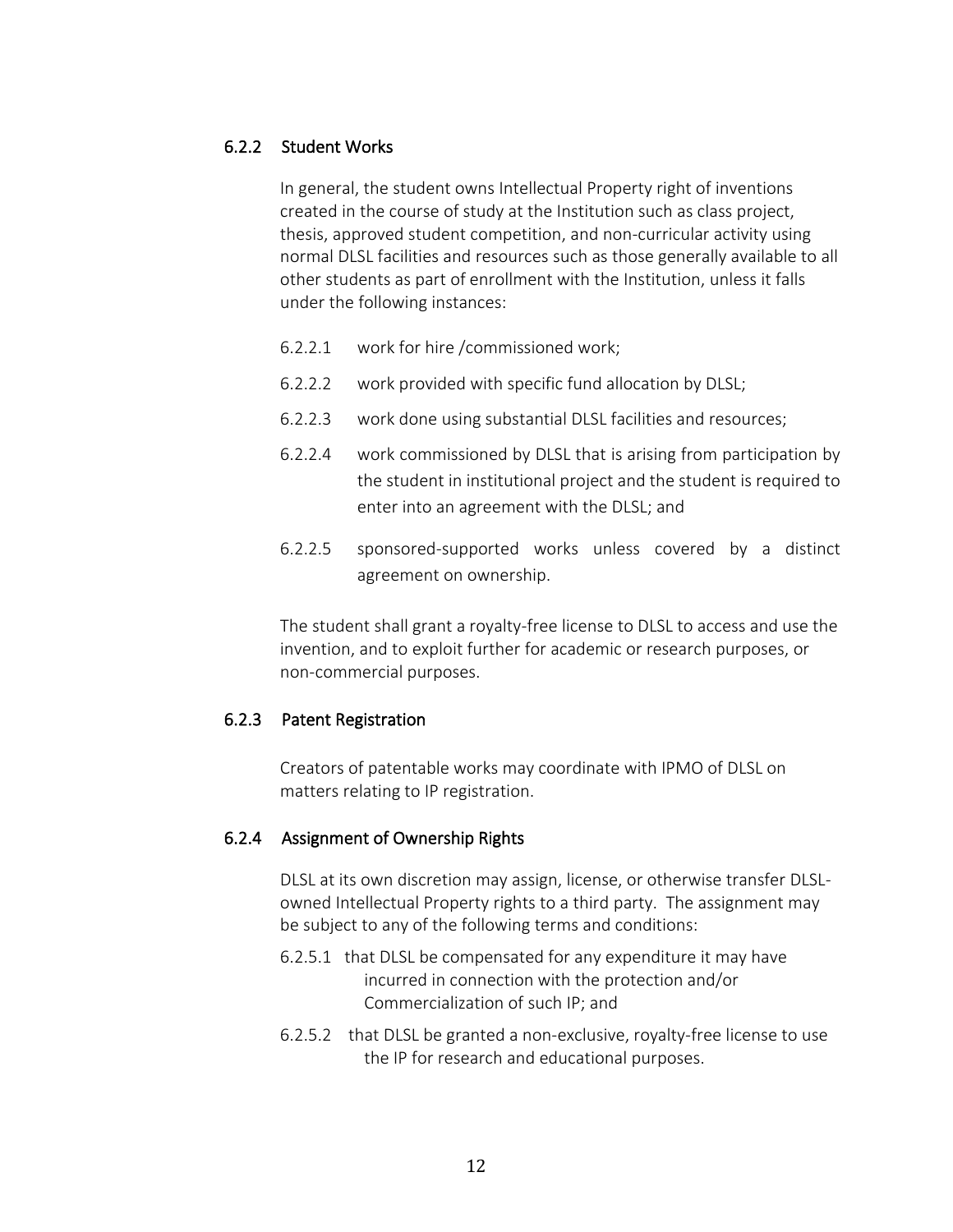In instances of transfer of DLSL-owned IP rights through donation, the condition set forth in section 6.2.5.1 is not applicable.

#### 6.3 Trademark Ownership

DLSL values the rich heritage of the institution and its brand identity by promoting the responsible use and association of its names, seals, logos, emblems, images, symbols and taglines that are representative of DLSL (together referred herein as "Marks"), and ensuring the fair share of the economic value that the use of DLSL name produces.

DLSL owns and controls its Marks that have become commonly associated with DLSL. In particular, DLSL prohibits use of DLSL's Marks in connection with an actual or implied endorsement of non- DLSL entities or their products, services or activities that might compromise the integrity of DLSL.

DLSL declares and acknowledges the trademarks ownership of De La Salle Brothers Inc. (DLSBI) and shall honor the Memorandum of Agreement on DLSBI trademark ownership.<sup>13</sup>

#### 6.3.1 Authority and Responsibilities

- 6.3.1.1 The President has the delegated authority for approving use of DLSL Marks as follows:
	- a. Vice Chancellor for Academics and Vice Chancellor for Research: for use in connection with educational, research, and other scholarly activities;
	- b. Chief of Strategic Services Officer and Chief Finance Officer: for use on merchandise in connection with DLSL business activities and licensing program;
	- c. Chief Strategic Services Officer: for use in film, video, print and digital media, and web pages;
	- d. Strategic Communications Office (STRATCOM): for use of DLSL name and marks may be used, and by whom to ensure

<sup>&</sup>lt;sup>13</sup> The Memorandum of Agreement was between DLSLBI and De La Philippines Schools (who have existing Intellectual Property Office in 2018) represented by De La Salle University Inc. (DLSU), De La Salle- College of St. Benilde (DLSL-CSB), De La Salle University Dasmarinas (DLSU-D), and De La Salle Health and Sciences Institute (DLSHI).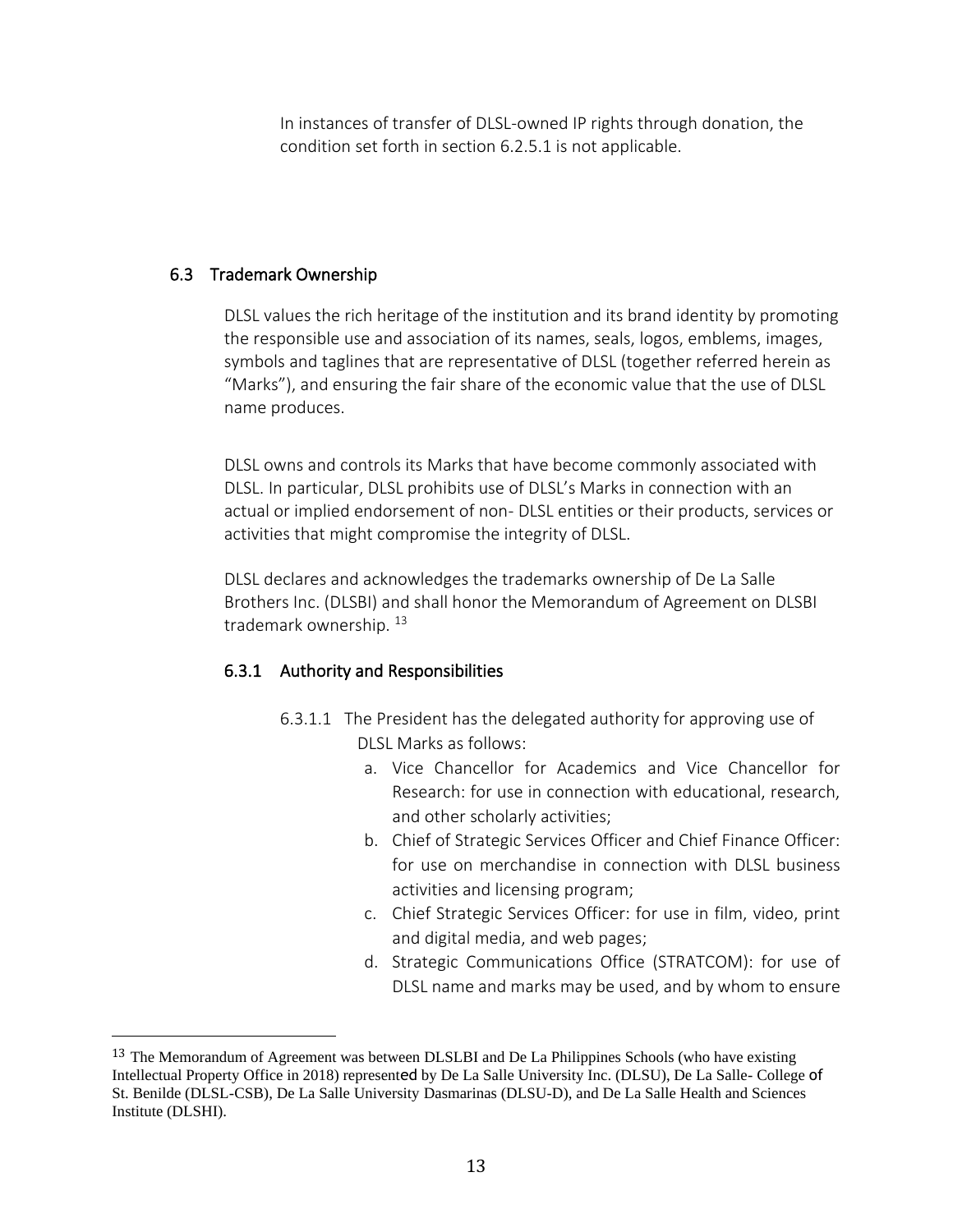these are used on high-quality, socially responsible and appropriate collaterals, and merchandise;

- e. Intellectual Property Management Office and Resource Generation Office: for the joint responsibility to protect DLSL IP assets by seeking a fair share of the economic value that the use of the DLSL name and marks produces;
- f. Central Purchasing Department: for the responsible in transacting business with accredited and licensed vendors (with brand approval) only; and,
- g. Institutional Registrar: for the custody of the DLSL seal and act as the designate of the President in the administration of its use.

#### 6.3.2 DLSL Trademark Use

- 6.3.2.1 Lasallian Partners and students may use the DLSL trademark on activities for which the DLSL takes institutional responsibility. Approval is not required on the following materials/activities.
	- a. Stationery, business cards, and other materials used by the institution or other units in the ordinary course of business;
	- b. Materials prepared for use in connection with courses and programs conducted by DLSL;
	- c. Electronic presentations for lectures, research/scholarship or professional conferences;
	- d. Official publication of DLSL and related materials of the institution and its various units;
	- e. Official homepage and similar electronic publications issued by the DLSL and its various units; and,
	- f. Journals in printed or digital form published by DLSL or any of its units.
- 6.3.2.2 Lasallian Partners and students may use the DLSL trademark or refer to affiliation with DLSL on activities for which DLSL or one of its delegated authorities is accountable.
- 6.3.2.3 Lasallian Partners and students may not use DLSL trademark or refer to affiliation with DLSL in any manner that suggests or implies DLSL support or endorsement that is not official DLSL business;
- 6.3.2.4 Lasallian Partners association, student's organization, and the Advancement Office are permitted to use the name and/or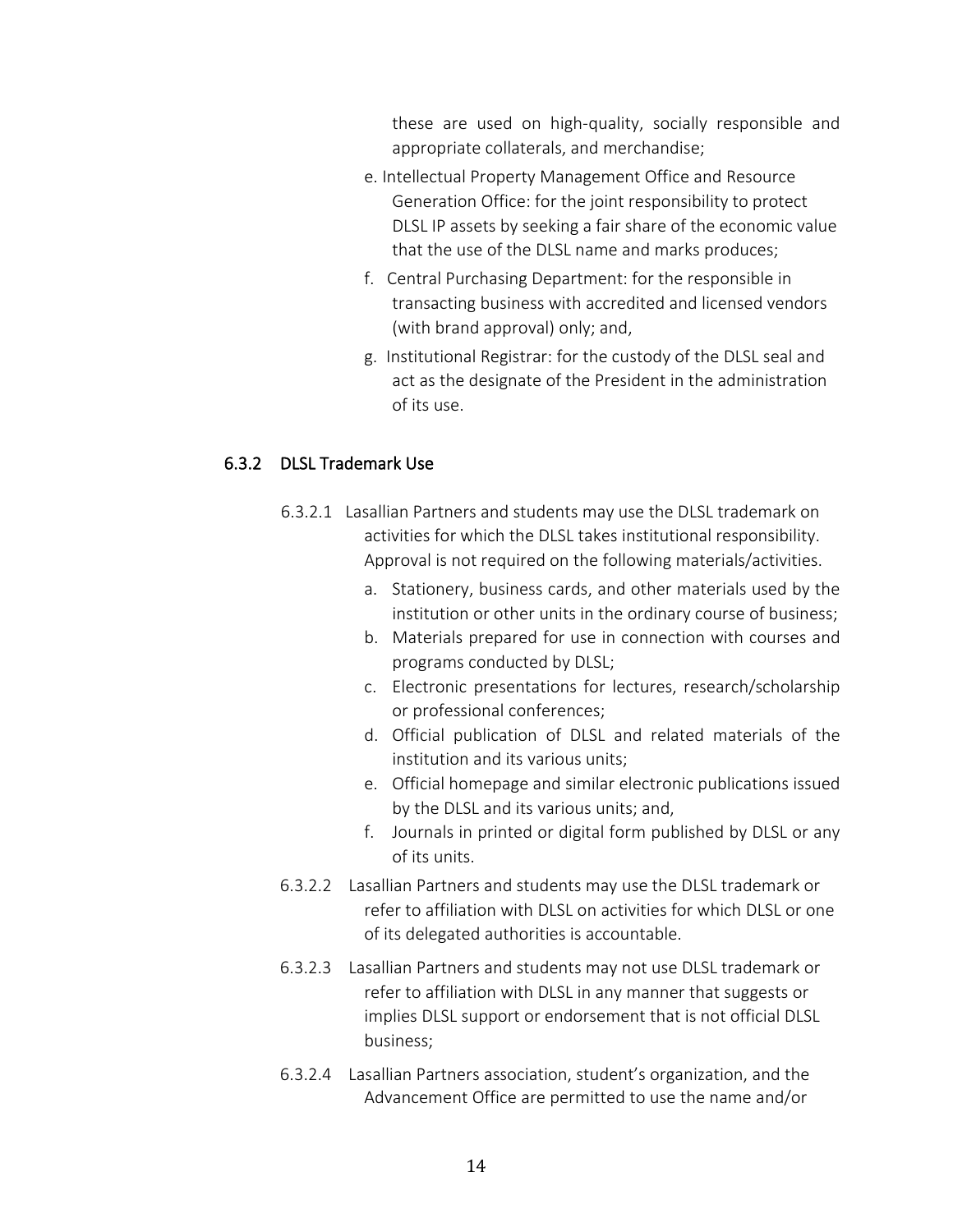marks of DLSL with the approval of the responsible official, in the case of the use of the name or marks on merchandise;

- 6.3.2.5 Individuals, businesses, and organizations seeking to use the DLSL name or mark in written, electronic, or any form of communication that might be interpreted as a DLSL endorsement must obtain prior approval. This includes but is not limited to event signage and programs, advertisements, and promotional items; and,
- 6.3.2.6 Authorized or accredited individuals or institutions outside the institution may use DLSL Marks for sale of merchandise with the approval of the responsible authority and if it satisfies the general criteria of accuracy, appropriateness, and fair share of economic value.

#### 6.3.3 Prohibition of Trademark Use

- 6.3.3.1 Lasallian Partners and students are not permitted to use DLSL name and trademark in connection with any product, image, entity, person, name, or service which is not consistent with its educational purposes and may negatively impact DLSL's reputation; this includes but is not limited to cigarettes or other tobacco products, alcoholic beverages, firearms, gambling activities, sexually suggestive products, gaming;
- 6.3.3.2 Lasallian Partners and students are not permitted to use DLSL name and trademark in association with any commercial activity or outside venture; and,
- 6.3.3.3 Lasallian Partners and students are not permitted to use DLSL name and trademark in connection with partisan political activities.

#### 6.3.4 Trademark Registration

No one may register or authorize the registration of any trade or service mark of DLSL without the prior written permission of the President. IPMO is the designate of the Office of the President to facilitate the filing for trademark registration, declaration of actual use and renewal with the Intellectual Property Office of the Philippines (IPOPHL).

#### 6.3.5 Licensing of Merchandise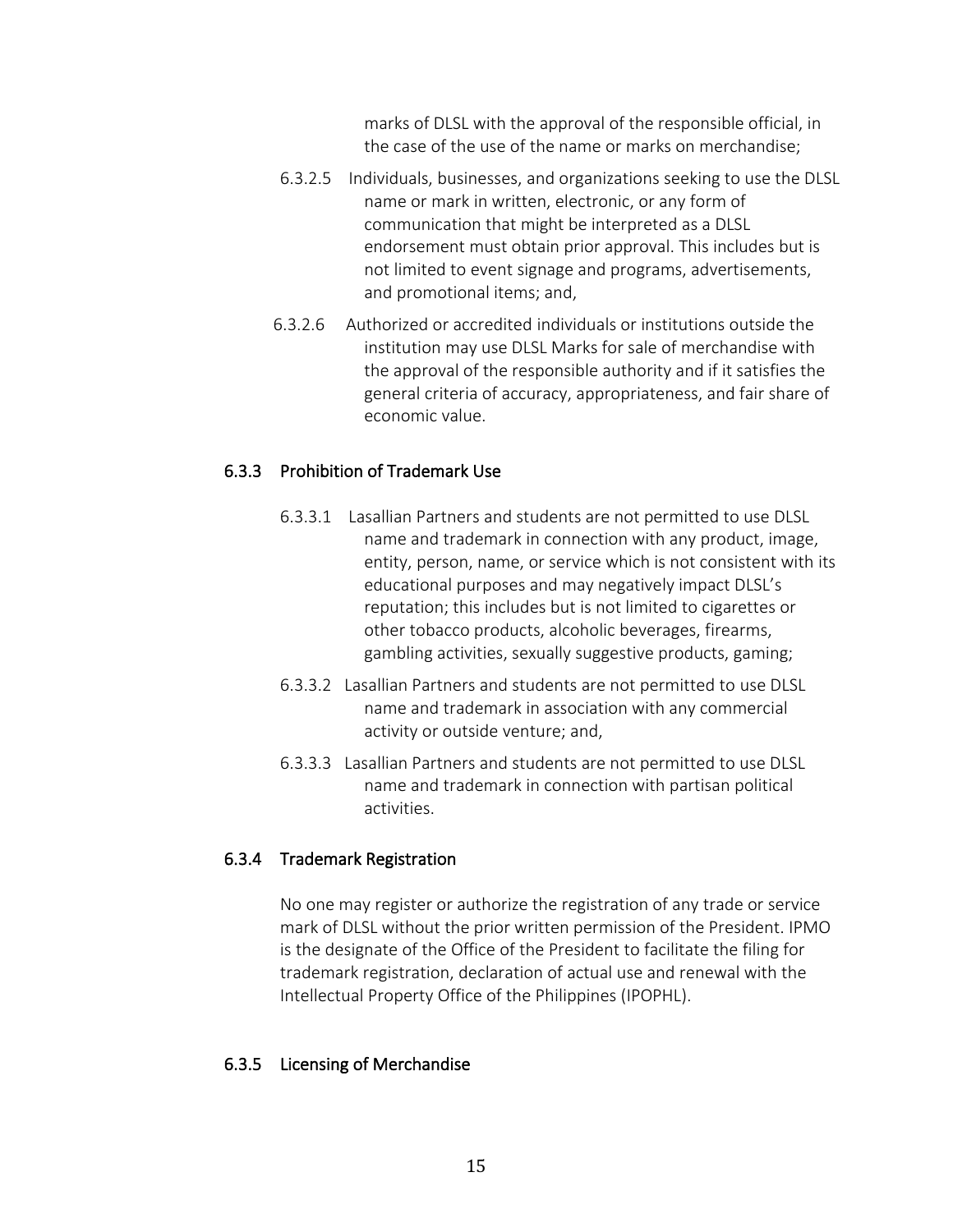Any individual, organization, or business that wishes to receive a license for the DLSL name and/or marks use on merchandise (such as uniforms, Tshirts, lanyards, mugs, planners, and umbrellas) must be an accredited vendor of the Central Purchasing Department (CPD) and may only enter into agreements with DLSL designated authority.

Authorized or accredited individuals, organizations, or businesses outside the institution may use DLSL Marks for sale of merchandise if it satisfies the general criteria of accuracy, appropriateness, and fair share of economic value. All merchandise bearing the Marks are royalty-bearing at the rate established by the Resource Generation Office. Only items intended for internal use by DLSL and not offered for resale, are not royalty-bearing.

The Resource Generation Office facilitates the preparation of the Licensing Agreement. A copy of the Licensing Agreement is submitted to CPD to aid the Purchase Order preparation. Proceeds from the licensing program royalties are used to support the scholarship and manpower development initiatives.

## <span id="page-16-0"></span>7. OTHER FORMS OF INTELLECTUAL PROPERTY RIGHTS

The other forms of Intellectual Property rights are utility model, industrial design, geographic indications, and trade secrets.

- 7.1 A utility model is also known as a petty patent, a protection option that covers innovations that are not sufficiently inventive to meet the inventive threshold required for a standard patent application, such as any useful machine, tools, product, or composition, process, improvement or part of the same. $^{14}$
- 7.2 An industrial protection covers the ornamental or aesthetic aspect of an article. Any technical or functional feature to which an industrial design is not protected. 15
- 7.3 Geographic indications is a form tradename registrability consisting exclusively of signs or indications that may serve in trade to designate the geographical origin of the goods or rendering of the services, or other characteristics of the goods or services.<sup>16</sup>

<sup>14</sup> Adapted from IPOPHL flyer on Utility Model and Industrial Design.

<sup>15</sup> Adapted from IPOPHL flyer on Utility Model and Industrial Design.

<sup>16</sup> Section 123, RA 8293 as amended. Retrieved from https://www.ipophil.gov.ph/intellectualproperty-code-implementing-rules-and-regulations/.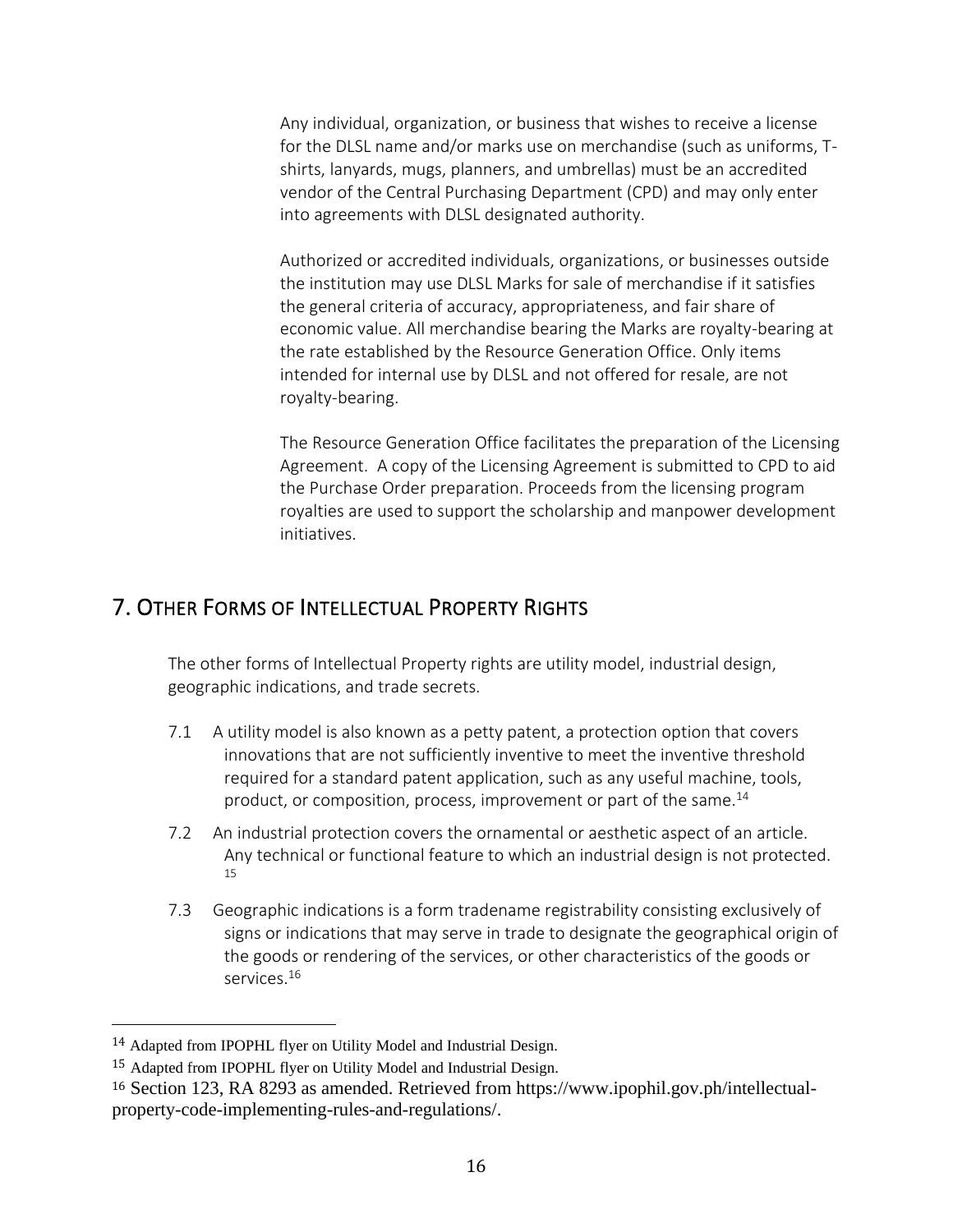7.4 Trade Secrets are Intellectual Property rights on confidential information which may be sold or licensed. Its legal protection forms part of the general concept of protection against unfair competition or is based on specific provisions or case law on the protection of confidential information.<sup>17</sup>

## <span id="page-17-0"></span>8. DISTRIBUTION OF ROYALTY

DLSL shall receive all payments arising from royalty to an endowment fund set up for this purpose. DLSL shall distribute earnings under the terms of this policy within thirty (30) days from the receipt of payment. Prior to distribution DLSL shall recover administrative expenses incurred by DLSL in the management of IP, equivalent to 10% of the gross royalty. DLSL may embark on an equal rate of distribution of the net royalty with the creator/s: 50% Creator/s and 50% DLSL.

In instances of sponsor-supported projects, the terms of agreement on distribution of royalty will prevail.

## <span id="page-17-1"></span>9. CONFLICT OF INTEREST

The management of any potential conflict of interest shall be undertaken in accordance with DLSL's Conflict of Interest policy.

All individuals covered by the IP Policy must disclose a significant or substantial financial interest to the Vice Chancellor for Research in which the financial interest may present a conflict of interest involving the use of students, technology transfer activities, or the outcome of research that is performed or directed by that individual with significant use of DLSL funds, facilities, and resources.

The provision of this policy must be clear to all parties involved in the creation of IP and the institution must ensure that all stakeholders comply with DLSL's Conflict of Interest policy.

# <span id="page-17-2"></span>10. CONFIDENTIAL INFORMATION

<sup>17</sup> Frequently Asked Questions: Trade Secrets. Retrieved from wipo.int.tradesecrets/en/tradesecrets\_faq.html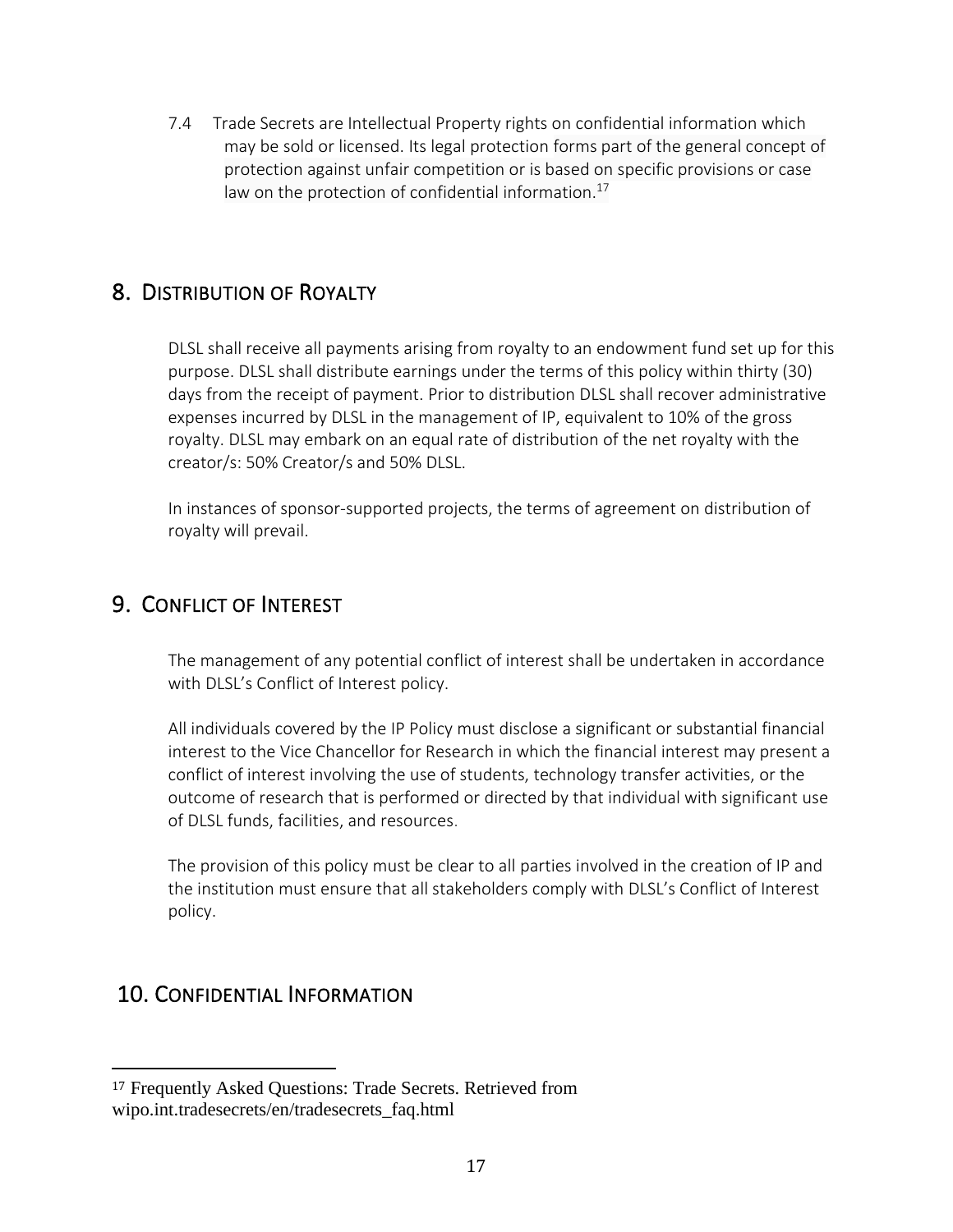Any individual covered by this IP Policy is expected to take all steps reasonably necessary to maintain confidentiality of any IP works, including potentially exploitable IP. Lasallian Partners and students who come into contact with any confidential information have a duty:

- 10.1 to hold in strict confidence any confidential information;
- 10.2 not to publish or otherwise disclose in any way or permit the disclosure of any confidential information.
- 10.3 not to make unauthorized use of confidential information in any way other than is permitted in writing by DLSL;
- 10.4 not to reproduce or reveal to any party confidential information or any part of it in any manner or form or take notes of it other than expressly permitted by DLSL; and,
- 10.5 to return to DLSL any and all confidential information in whatever form it is maintained if requested by DLSL.

# <span id="page-18-0"></span>11. DISPUTE RESOLUTION

A dispute arising from the interpretation or operation of this policy will be handled by the Intellectual Property Management Office in the first instance in consultation with the IP Committee. If the matter cannot be resolved in the IPMO, the dispute must be referred to a Special Legal Counsel for mediation.

Individuals who wish to appeal to decisions covered by this Policy shall have recourse to the Office of the President whose decision will be final.

### <span id="page-18-1"></span>12. ADMINISTRATION

The President of De La Salle Lipa under the guidance of the Board of Trustees has ultimate authority for the stewardship of Intellectual Property developed at the institution and the Vice Chancellor for Research, as the President's designate, is responsible for the oversight of the Intellectual Property Management Office (IPMO). DLSL, acting in accordance with this Policy, has the sole discretion to decide how best to deal with DLSL-owned Intellectual Property.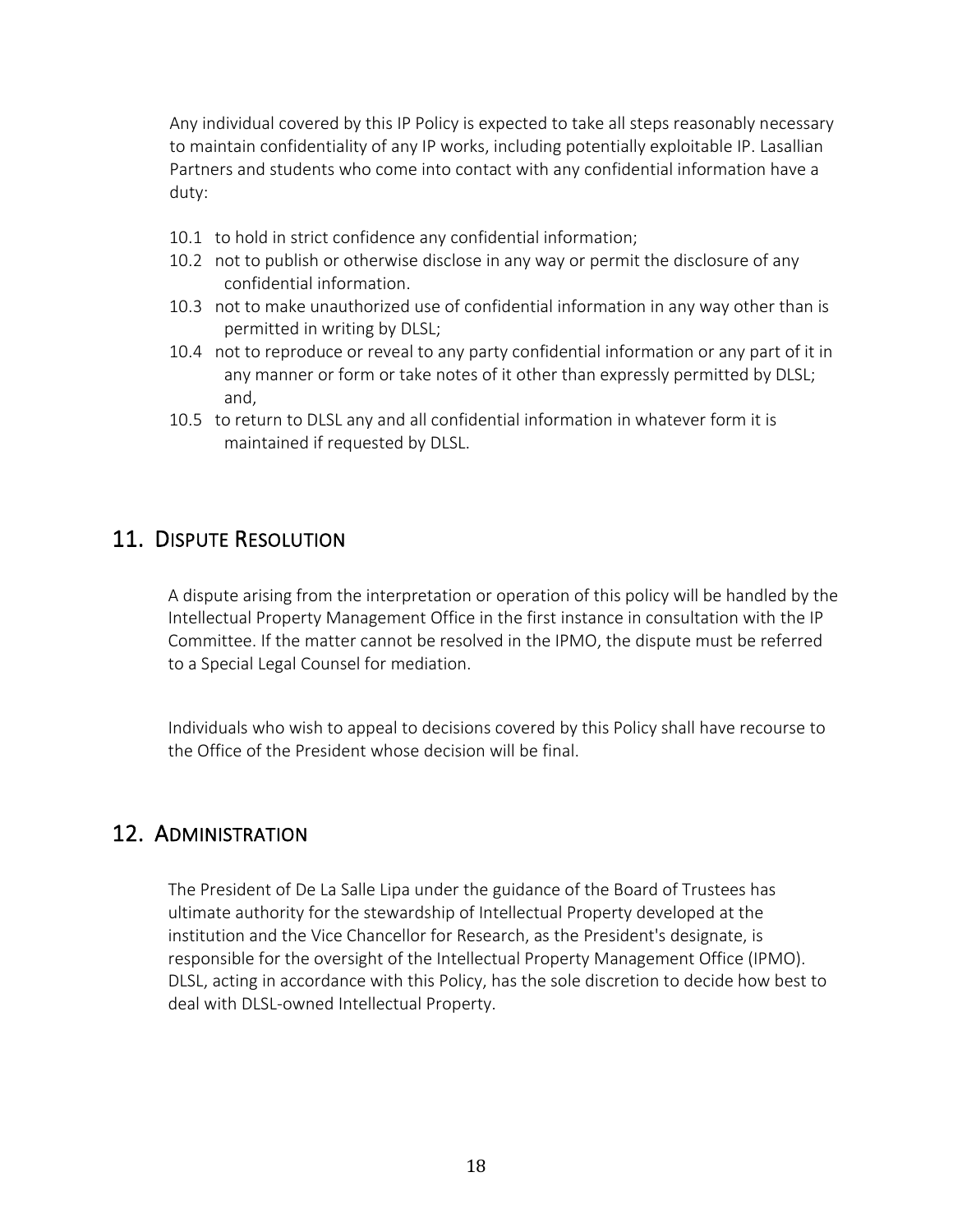The Vice Chancellor for Research, as designate of the President, is the final arbiter of any disputed issues of interpretation relating to this Policy. In unusual circumstances, the Vice Chancellor for Research may also authorize exceptions to the normal procedure.

#### 12.1 Intellectual Property Committee

DLSL Intellectual Property Committee will consist of seven (7) permanent members and an ad hoc committee which may consist up to six (6) sectoral representatives. The Vice Chancellor for Research will serve as Chair of the Committee. The President, through the Vice Chancellor for Research, will appoint the members of the Committee upon recommendation of the President's Council. The terms of the Committee members will be staggered to provide that a minimum of one new member per year be added to the committee.

The IPC permanent members are the Vice Chancellor for Research, Associate Vice Chancellor for Academics, School Lawyer, NEXUS Innovation Labs Managing Director, IPMO Director, ORP Director, and an invited resource person. The resource person is not a permanent member since he/she will only be invited depending on the nature of the issue on the table. Among the possible Ad Hoc committee members, the President may consider are an IS Representative, College Representative, IDII Director, HR Director, and the RMAC Director.

#### 12.2 Roles and Responsibilities

The committee has the following purposes:

- 12.2.1 Proposes amendments or addendum to existing DLSL IP Policy;
- 12.2.2 Reviews and determines appropriate categorization of IP in accordance with the DLSL Ip Policy;
- 12.2.3 Interprets IP policies for guidance and clarity;
- 12.2.4 Recommends to the President strategic directions, and courses of action, relative to IP concerns. The IPC will provide counsel, upon request by the President, on commercialization decisions; and,
- 12.2.5 Adjudicate ownership issues or concerns about disclosure review.

#### 12.3 Meetings

Meetings of the Committee are convened at least every semester or as needed. The President, the IPMO Director or any member of the IPC, may request additional or special meetings if deemed necessary.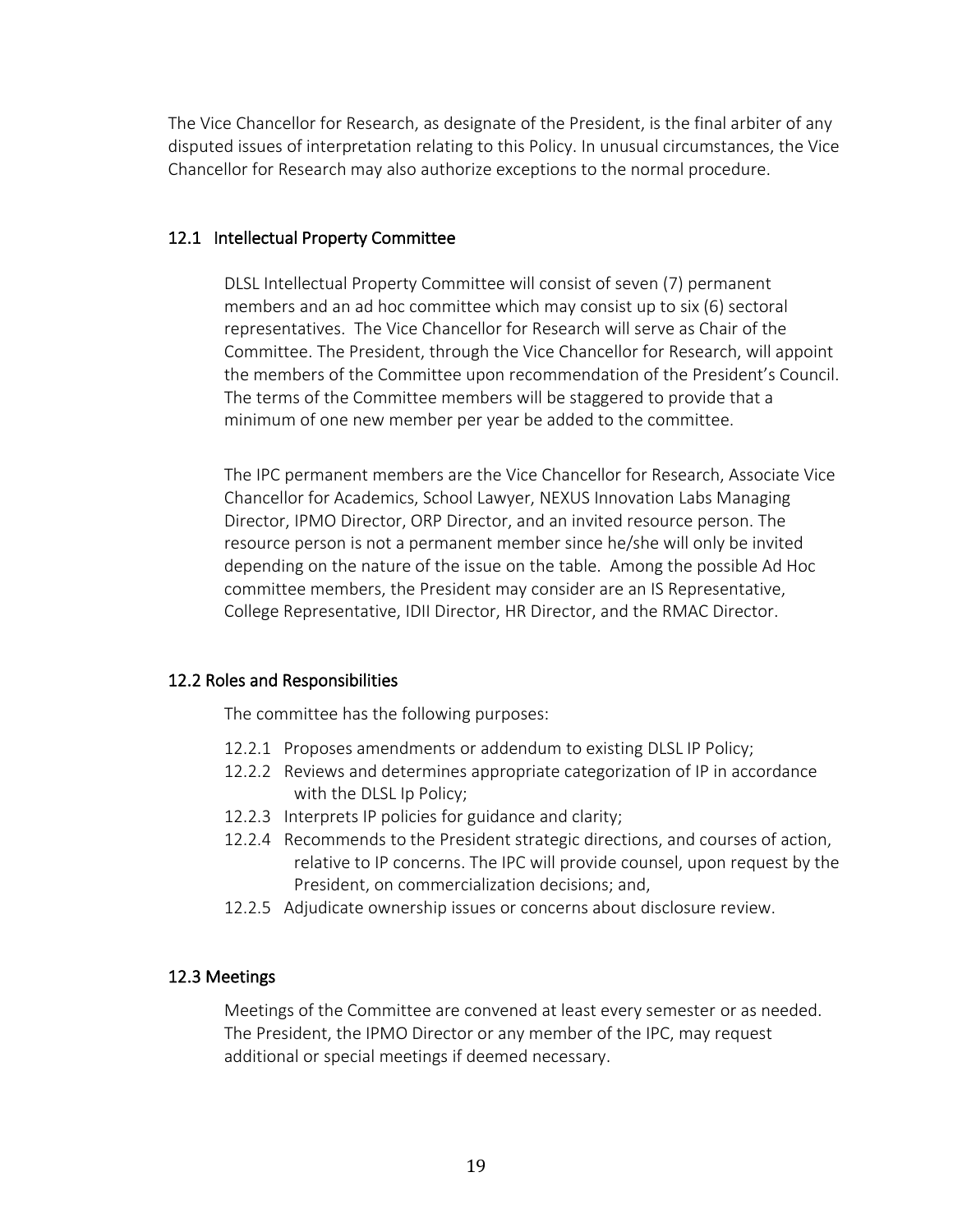#### 12.4 Reporting

The IPMO Director will include activities of the IP Committee in the annual report to the President.

#### 12.5 Review of Charter

The Charter (IPC) shall be reviewed by the President or his designate every two years. The IPC will also review its charter periodically in consultation with the other sectors. Any revisions will subsequently be recommended to the President for approval.

## <span id="page-20-0"></span>13. FUNCTIONS OF THE INTELLECTUAL PROPERTY MANAGEMENT OFFICE

The Intellectual Property Management Office (IPMO) was created as DLSL embodies an enabling and nurturing IP administration and management structure in the evolving IP ecosystem. IPMO is under the Office of the Vice Chancellor for Research.

IPMO is responsible for the promotion and implementation of DLSL IP Policy in a culture of IP consciousness and IP integrity. The services it provides are:

- a. IP management activities: Covers IP education, IP advisory, IP prosecution/protection and maintenance;
- b. IP audit and compliance issues: Focuses on IP inventory and recordkeeping, tracking, and compliance to regulatory agencies and contractual obligations; and,
- c. IP enforcement: Involves development and implementation of infringement protocol including reporting mechanism of allegations of IP violations, and development of enforcement strategies and undertakes enforcement actions.

IPMO also provides administrative support to the Technology Transfer Office in managing the commercialization and coordination of all the different aspects of technology transfer activities<sup>18</sup> on:

a. development of IP,

<sup>18</sup> Innovation & Commercialization: Role of Technology Transfer Office in Malaysia Universities. Retrieved from

https://www.researchgate.net/publication/256038436 Innovation Commercialization Role of Technology Transfer Office in Malaysia Universities.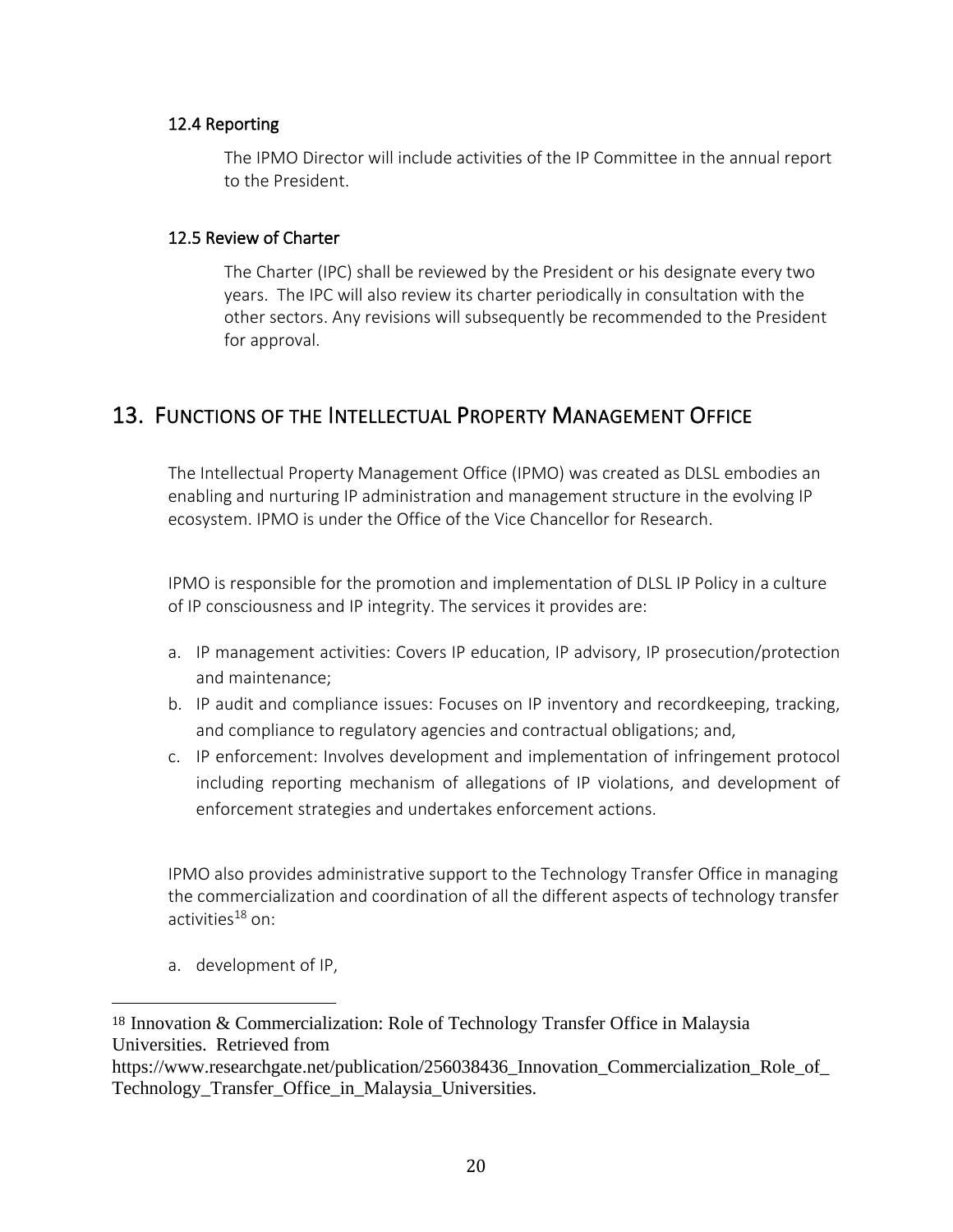- b. diffusion and exploitation of patent policies and strategies,
- c. management of industrial and government agency partnership,
- d. management of licensing activities, and,
- e. organization and deployment of turn-key supports towards venture creation in collaboration with Nexus Innovation Labs.

IPMO plays an important role in paving the way for a culture of Intellectual Property integrity, as such, IPMO extends assistance on program development and execution of institutional wide Intellectual Property related shared activities and issues.

# <span id="page-21-0"></span>14. INTELLECTUAL PROPERTY OFFENSES AND PENALTIES

DLSL values IP integrity and acknowledges that it has both a moral responsibility and a legal duty to recognize and respect the exclusive rights of IP owners. DLSL shall protect the rights of the IP owners over all forms of IP violations such as:

- 14.1 Unauthorized reproduction of printed materials or copying computer software, subject to the rules on fair use of copyrighted work and other exceptions thereto as stated in the Intellectual Property Code of the Philippines (R.A. 8293).
- 14.2 Knowingly in possession of unlicensed, counterfeit or pirated Intellectual Property contained in optical media as defined under the Optical Media Act (RA 9239 for the purpose of use, copying, reproduction and/or distribution (sale or rental) or for any other purpose to an extent that will prejudice the rights of the copyright owner of the work.
- 14.3 Registering an Internet domain name that is similar, or identical that will likely caused confusion and deception as to affiliation, connection, or association to DLSL trademarks in bad faith to profit, mislead, and destroy DLSL's reputation as described in Cybersquatting section of the Cybercrime Prevention Act of 2012 (RA 10175).
- 14.4 Making available the access and use of DLSL Learning Management System (Canvas) and courseware to unauthorized individuals or entities.
- 14.5 Violations of the DLSL Copyright and Fair Use Guidelines for Teachers in posting materials in online class.
- 14.6 Violations of the confidentiality rule under Section 9 of the IP Policy.
- 14.7 Violations of the prohibition of trademark use rule under Section 6.3.3 of the IP Policy.